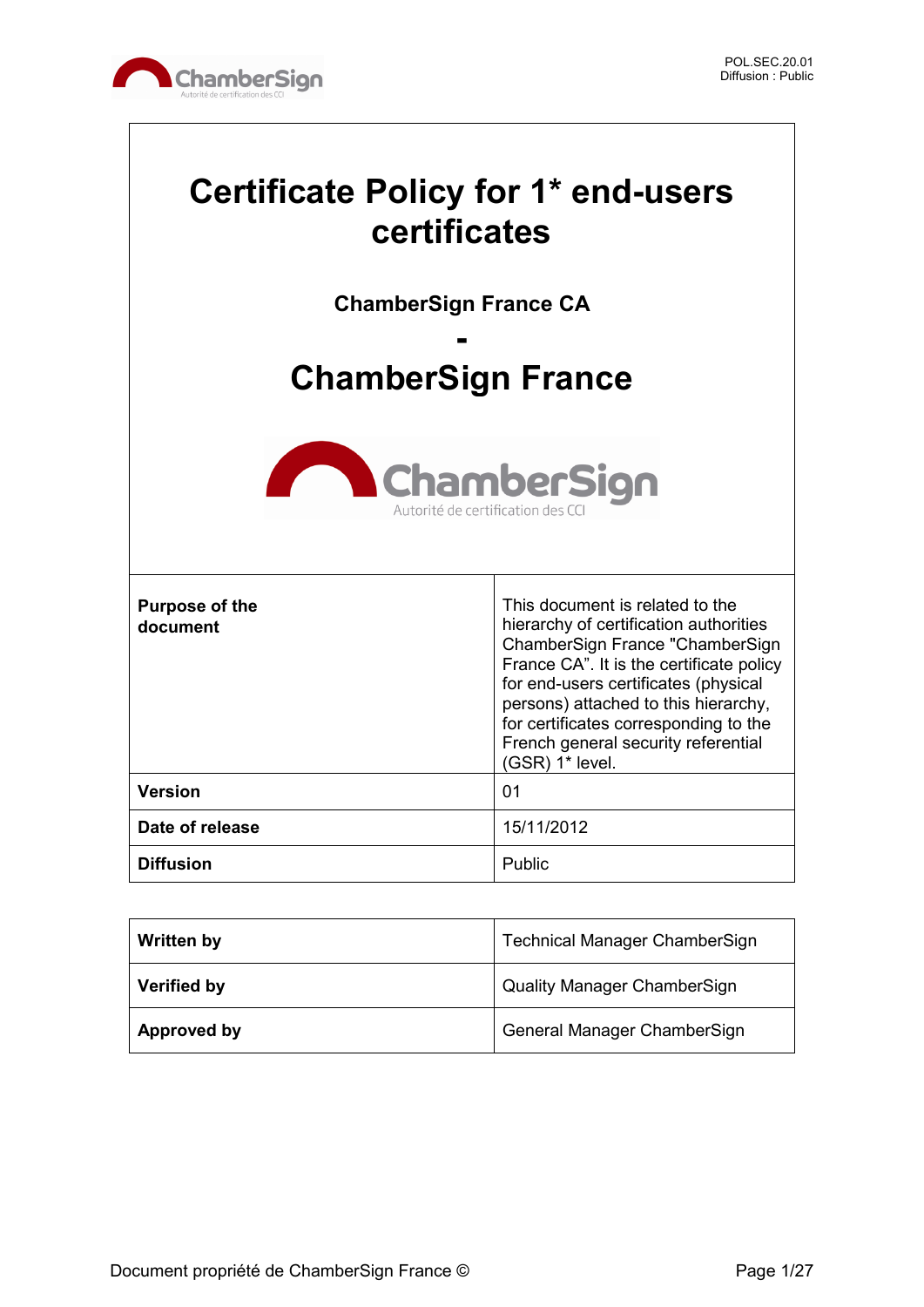

|        | List of diffusion |  |
|--------|-------------------|--|
|        | <b>Functions</b>  |  |
| Public |                   |  |
|        |                   |  |
|        |                   |  |
|        |                   |  |

| <b>Record of versions</b> |                                                                                               |  |
|---------------------------|-----------------------------------------------------------------------------------------------|--|
| Version                   | Nature of the evolutions                                                                      |  |
|                           |                                                                                               |  |
|                           |                                                                                               |  |
| 01                        | Modification of the validity length of CRL (§4.9.7) and of the certificate<br>acceptation way |  |
| 00                        | Creation                                                                                      |  |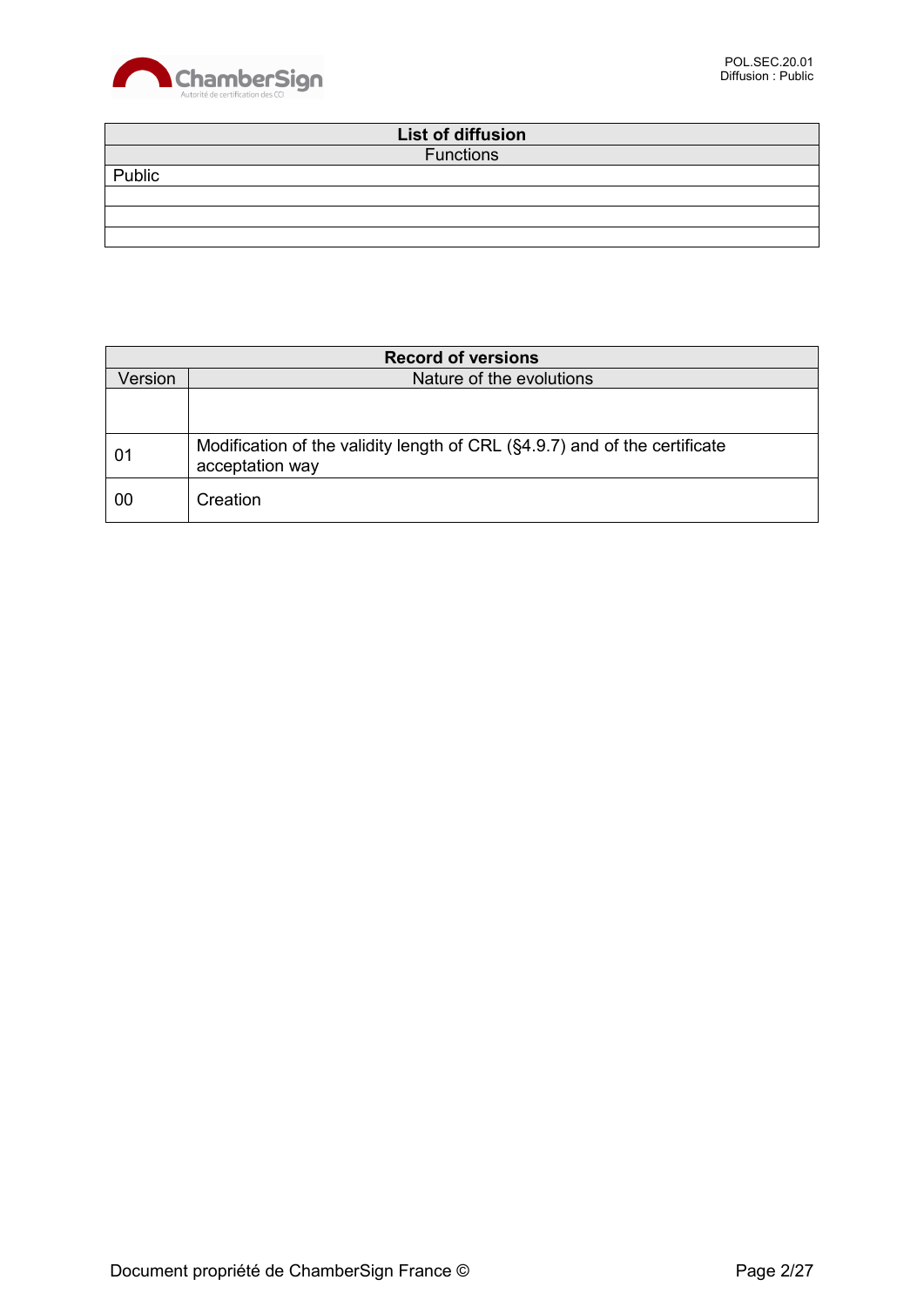

# **TABLE OF CONTENT**

|    | 1 <sup>1</sup> |                                                                     |  |
|----|----------------|---------------------------------------------------------------------|--|
|    | 1.1.           |                                                                     |  |
|    | 1.2.           |                                                                     |  |
|    | 1.3.           |                                                                     |  |
|    | 1.4.           |                                                                     |  |
|    | 1.4.1.         |                                                                     |  |
|    | 1.4.2.         |                                                                     |  |
|    | 1.5.           |                                                                     |  |
|    | 1.5.1.         |                                                                     |  |
|    | 1.5.2.         |                                                                     |  |
|    | 1.5.3.         |                                                                     |  |
|    | 1.5.4.         |                                                                     |  |
|    | 1.6.           |                                                                     |  |
|    | 1.6.1.         |                                                                     |  |
|    | 1.6.2.         |                                                                     |  |
|    |                |                                                                     |  |
| 2. |                |                                                                     |  |
|    | 2.1.           |                                                                     |  |
|    | 2.2.           |                                                                     |  |
|    | 2.3.           |                                                                     |  |
|    | 2.4.           |                                                                     |  |
|    |                |                                                                     |  |
|    | 3.1.           |                                                                     |  |
|    | 3.1.1.         |                                                                     |  |
|    | 3.1.2.         |                                                                     |  |
|    | 3.1.3.         |                                                                     |  |
|    | 3.1.4.         |                                                                     |  |
|    | 3.1.5.         |                                                                     |  |
|    | 3.1.6.         |                                                                     |  |
|    | 3.2.           |                                                                     |  |
|    | 3.2.1.         |                                                                     |  |
|    | 3.2.2.         |                                                                     |  |
|    | 3.2.3.         |                                                                     |  |
|    | 3.2.4.         |                                                                     |  |
|    | 3.2.5.         |                                                                     |  |
|    | 3.2.6.         |                                                                     |  |
|    | 3.3.           |                                                                     |  |
|    | 3.4.           |                                                                     |  |
| 4. |                | CERTIFICATE LIFE-CYCLE OPERATIONAL REQUIREMENTS15                   |  |
|    | 4.1.           |                                                                     |  |
|    | 4.1.1.         |                                                                     |  |
|    | 4.1.2.         |                                                                     |  |
|    | 4.2.           |                                                                     |  |
|    | 4.3.           |                                                                     |  |
|    | 4.3.1.         |                                                                     |  |
|    | 4.3.2.         | Notification to subscriber by the CA of issuance of certificate 16  |  |
|    | 4.4.           |                                                                     |  |
|    | 4.4.1.         |                                                                     |  |
|    | 4.4.2.         |                                                                     |  |
|    | 4.4.3.         | Notification of certificate issuance by the CA to other entities 16 |  |
|    | 4.5.           |                                                                     |  |
|    | 4.5.1.         |                                                                     |  |
|    | 4.5.2.         |                                                                     |  |
|    | 4.6.           |                                                                     |  |
|    | 4.7.           |                                                                     |  |
|    | 4.7.1.         |                                                                     |  |
|    |                |                                                                     |  |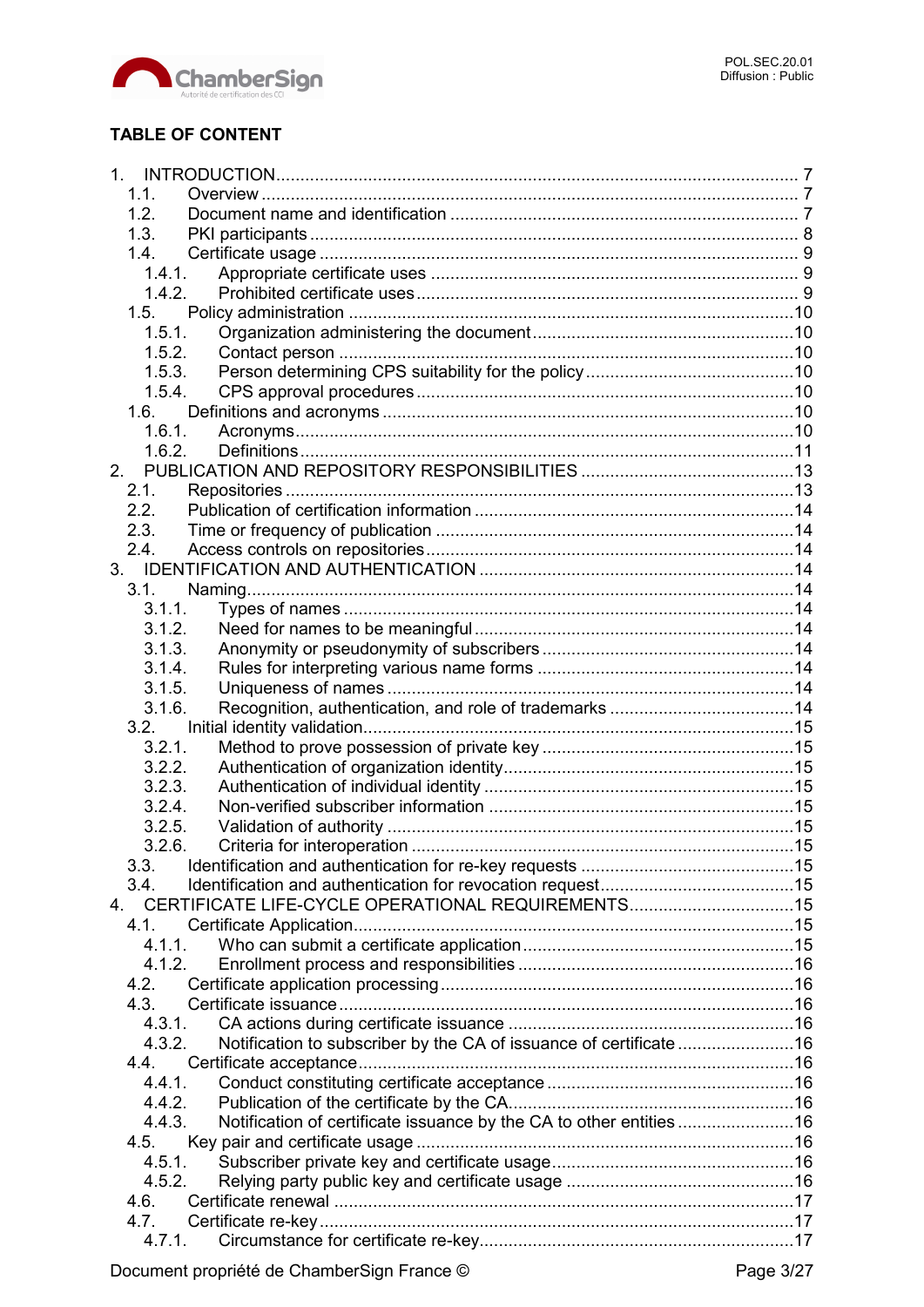

|         | Autorité de certification des CCI                                       |  |
|---------|-------------------------------------------------------------------------|--|
| 4.7.2.  |                                                                         |  |
| 4.7.3.  |                                                                         |  |
| 4.7.4.  |                                                                         |  |
| 4.7.5.  | Conduct constituting acceptance of a re-keyed certificate 17            |  |
| 4.7.6.  |                                                                         |  |
| 4.7.7.  |                                                                         |  |
| 4.8.    |                                                                         |  |
| 4.9.    |                                                                         |  |
| 4.9.1.  |                                                                         |  |
| 4.9.2.  |                                                                         |  |
| 4.9.3.  |                                                                         |  |
| 4.9.4.  |                                                                         |  |
| 4.9.5.  |                                                                         |  |
| 4.9.6.  |                                                                         |  |
| 4.9.7.  |                                                                         |  |
| 4.9.8.  |                                                                         |  |
| 4.9.9.  |                                                                         |  |
| 4.9.10. |                                                                         |  |
| 4.9.11. |                                                                         |  |
| 4.9.12. |                                                                         |  |
| 4.9.13. |                                                                         |  |
| 4.9.14. |                                                                         |  |
| 4.9.15. |                                                                         |  |
| 4.9.16. |                                                                         |  |
|         |                                                                         |  |
|         |                                                                         |  |
| 4.10.1. |                                                                         |  |
| 4.10.2. |                                                                         |  |
| 4.10.3. |                                                                         |  |
| 4.11.   |                                                                         |  |
| 4.12.   |                                                                         |  |
|         | 5. FACILITY, MANAGEMENT, AND OPERATIONAL CONTROLS20                     |  |
| 5.1.    |                                                                         |  |
| 5.2.    |                                                                         |  |
| 5.3.    |                                                                         |  |
| 5.4     | Audit logging procedures                                                |  |
| 5.5.    |                                                                         |  |
| 5.6.    |                                                                         |  |
| 5.7.    |                                                                         |  |
| 5.8.    |                                                                         |  |
|         |                                                                         |  |
| 6.1.    |                                                                         |  |
| 6.2.    | Private Key Protection and Cryptographic Module Engineering Controls 21 |  |
| 6.3.    |                                                                         |  |
| 6.4.    |                                                                         |  |
| 6.5.    |                                                                         |  |
| 6.6.    |                                                                         |  |
| 6.7.    |                                                                         |  |
| 6.8.    |                                                                         |  |
|         |                                                                         |  |
|         |                                                                         |  |
| 8.1.    |                                                                         |  |
| 8.2.    |                                                                         |  |
| 8.3.    |                                                                         |  |
| 8.4.    |                                                                         |  |
| 8.5.    |                                                                         |  |
| 8.6.    |                                                                         |  |
|         |                                                                         |  |
| 9.1.    |                                                                         |  |
|         |                                                                         |  |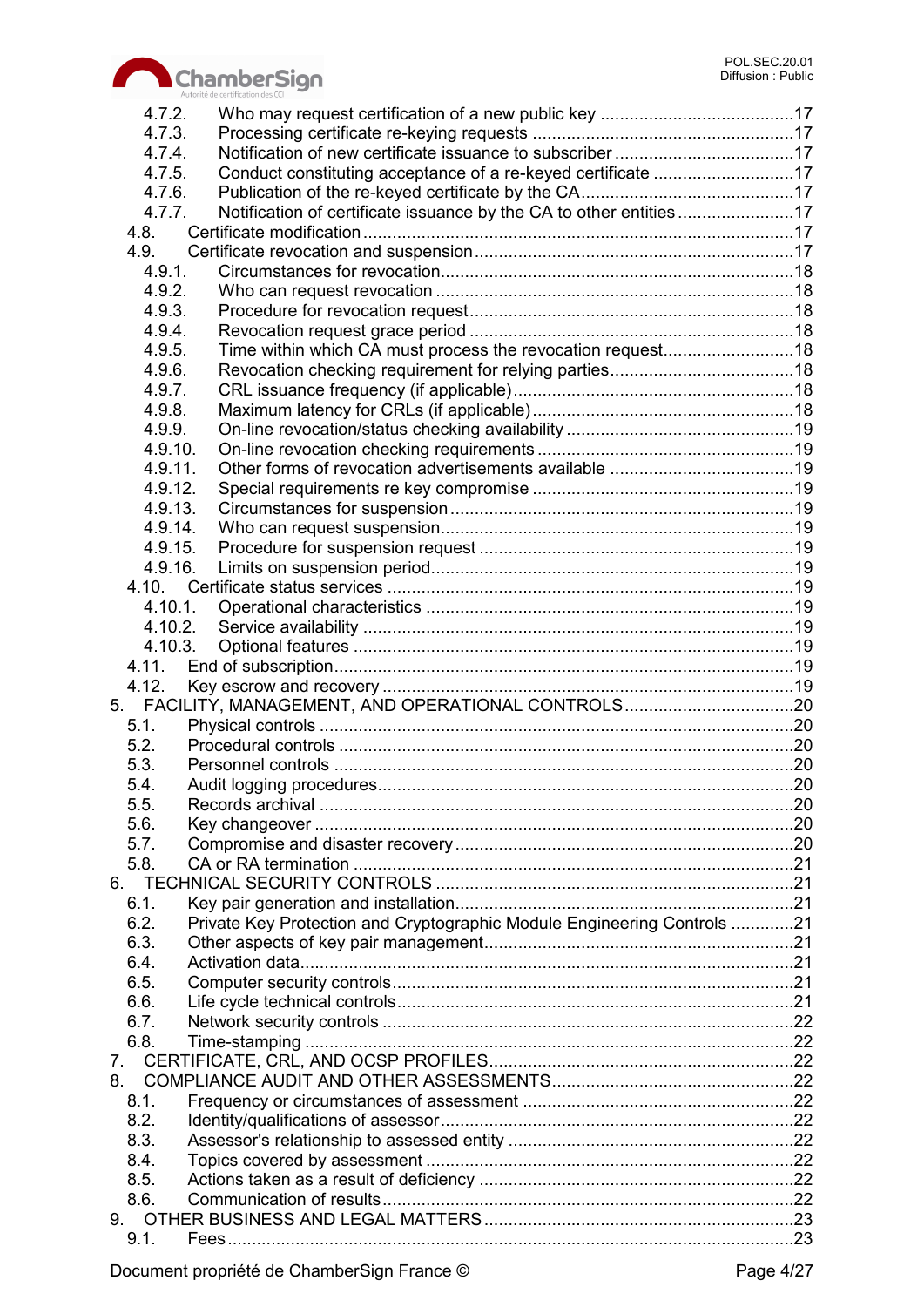

|       | 9.1.1.     |                                                                 |  |
|-------|------------|-----------------------------------------------------------------|--|
|       | 9.1.2.     |                                                                 |  |
|       | 9.1.3.     |                                                                 |  |
|       | 9.1.4.     |                                                                 |  |
|       | 9.1.5.     |                                                                 |  |
|       | 9.2.       |                                                                 |  |
|       | 9.2.1.     |                                                                 |  |
|       | 9.2.2.     |                                                                 |  |
|       | 9.2.3.     |                                                                 |  |
|       | 9.3.       |                                                                 |  |
|       | 9.3.1.     |                                                                 |  |
|       | 9.3.2.     | Information not within the scope of confidential information 23 |  |
|       | 9.3.3.     |                                                                 |  |
|       | 9.4.       |                                                                 |  |
|       | 9.4.1.     |                                                                 |  |
|       | 9.4.2.     |                                                                 |  |
|       | 9.4.3.     |                                                                 |  |
|       | 9.4.4.     |                                                                 |  |
|       | 9.4.5.     |                                                                 |  |
|       |            |                                                                 |  |
|       | 9.4.6.     |                                                                 |  |
|       | 9.4.7.     |                                                                 |  |
|       | 9.5.       |                                                                 |  |
|       | 9.6.       |                                                                 |  |
|       | 9.6.1.     |                                                                 |  |
|       | 9.6.2.     |                                                                 |  |
|       | 9.6.3.     |                                                                 |  |
|       | 9.6.4.     |                                                                 |  |
|       | 9.6.5.     |                                                                 |  |
| 9.7.  |            |                                                                 |  |
| 9.8.  |            |                                                                 |  |
| 9.9.  |            |                                                                 |  |
| 9.10. |            |                                                                 |  |
|       | 9.10.1.    |                                                                 |  |
|       |            |                                                                 |  |
|       |            |                                                                 |  |
| 9.11. |            |                                                                 |  |
| 9.12. |            |                                                                 |  |
|       | $9.12.1$ . |                                                                 |  |
|       | 9.12.2.    |                                                                 |  |
|       | 9.12.3.    |                                                                 |  |
| 9.13. |            |                                                                 |  |
| 9.14. |            |                                                                 |  |
| 9.15. |            |                                                                 |  |
| 9.16. |            |                                                                 |  |
|       |            |                                                                 |  |
|       | 9.16.2.    |                                                                 |  |
|       | 9.16.3.    |                                                                 |  |
|       | 9.16.4.    |                                                                 |  |
|       | 9.16.5.    |                                                                 |  |
|       | 9.17.      |                                                                 |  |
| 10.   |            |                                                                 |  |
| 11.   |            |                                                                 |  |
|       |            |                                                                 |  |
| 12.   |            |                                                                 |  |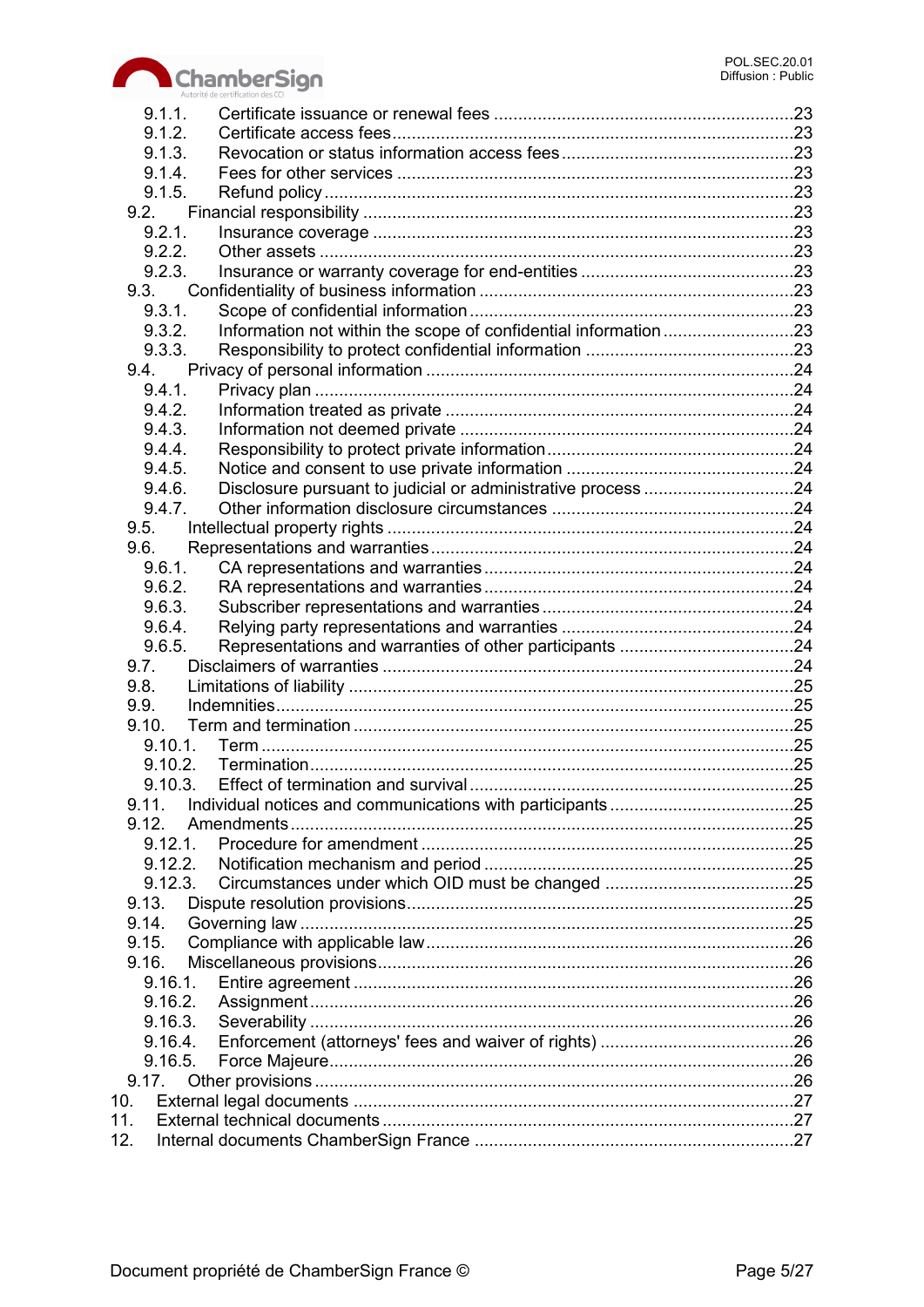

#### **Warning**

This document is protected by the French Code of Intellectual Property of 1<sup>st</sup> July 1992, including those relating to literary and artistic property and copyrights, as well as all applicable international conventions. These rights are the exclusive property of ChamberSign France. The reproduction, representation (including the publication and distribution), in whole or in part, by any means (including electronic, mechanical, optical, photocopying, computer), not previously authorized in writing by ChamberSign France or assigns, is strictly prohibited.

The Intellectual Property Code authorizes, pursuant to Article L.122-5, first, that "copies or reproductions strictly reserved for private use and not intended for use commu e "and, secondly, that the analysis and short quotations for the purposes of example and illustration," any representation or reproduction in whole or in part without the consent of the author or his successors or assigns is prohibited "(Article L.122-4 of the Code of Intellectual Property).

This representation or reproduction, by any means whatsoever, constitutes an infringement punishable by articles L. including 335-2 of the Intellectual Property Code.

This document, property of ChamberSign France, may be granted by licensing all private or public entities who wish to use as part of their certification services.

This English version is a translation of the French version for information only. The only applicable version of this document is the official French version.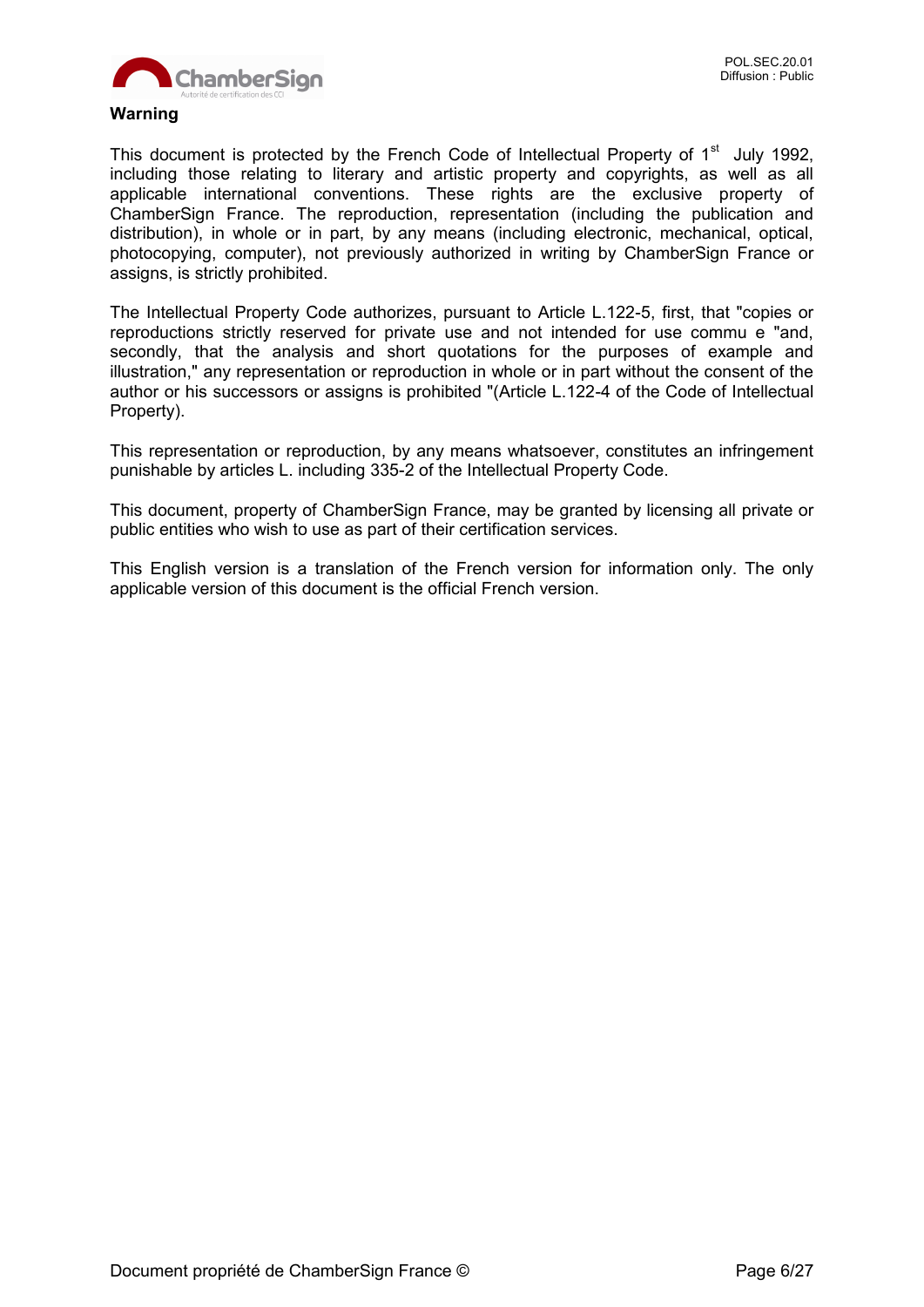

# **1. INTRODUCTION**

# *1.1. Overview*

This document is related to the Public Key Infrastructure (PKI) ChamberSign France (CSF), PKI responsible for managing certificates in the hierarchy "AC ChamberSign France" (called "PKI" in the rest of this document).

It is the Certificate Policies (CP) of the PKI covering certificates for physical person, in conformity with the level  $^*$  of the general security referential (cf. [RGS]<sup>1</sup>).

Its structure is consistent with the document [RFC3647].

The objective of this document is to define the commitments of CSF through the PKI, in issuing and managing certificates for the type mentioned above, throughout their life cycle.

This policies are the foundation of the PKI relations with the outside users (certificate holders and relying parties), but also partners (other PKI which CSF wishes to recognize and from which it wishes to be recognized), public authorities and private assessment and qualification organizations.

However, given the complexity of the elements of both technical and legal content in a certificate policy, especially for non-specialist users, these policies are translated into specific documents for users that are the terms of use. These terms of use correspond to the PKI Disclosure Statement described in [RFC3647].

The commitments agreed in these CP are:

- the requirements imposed by regulations to CSF;
- the objectives set to itself by CSF, regarding the services, the security, the quality and the performance, in order to satisfy the users (certificate holders and relying parties) of its certificates, and be recognized, if necessary, by different patterns of PKI assessment / qualification.

These CP, like other CP from CSF, are public documents. The Certification Practice Statement (CPS) for these CP is a document freely available upon request from CSF. Other documents resulting from this CP and CPS are internal documents to CSF that can be accessed, if necessary, through a confidentiality agreement (external auditors, qualifying bodies, public authorities, etc..).

# *1.2. Document name and identification*

The object identifier (OID) for these CP are:

| CA Certificate: ChamberSign France 1* |                        |  |
|---------------------------------------|------------------------|--|
| Certificate policy                    |                        |  |
| Signature                             | 1.2.250.1.96.1.7.3.1.1 |  |
| Authentication                        | 1.2.250.1.96.1.7.3.2.1 |  |
| Authentication and Signature          | 1.2.250.1.96.1.7.3.3.1 |  |

 $<sup>1</sup>$  See Appendix 1 for the list of references.</sup>

 $\overline{a}$ 

Document propriété de ChamberSign France © Page 7/27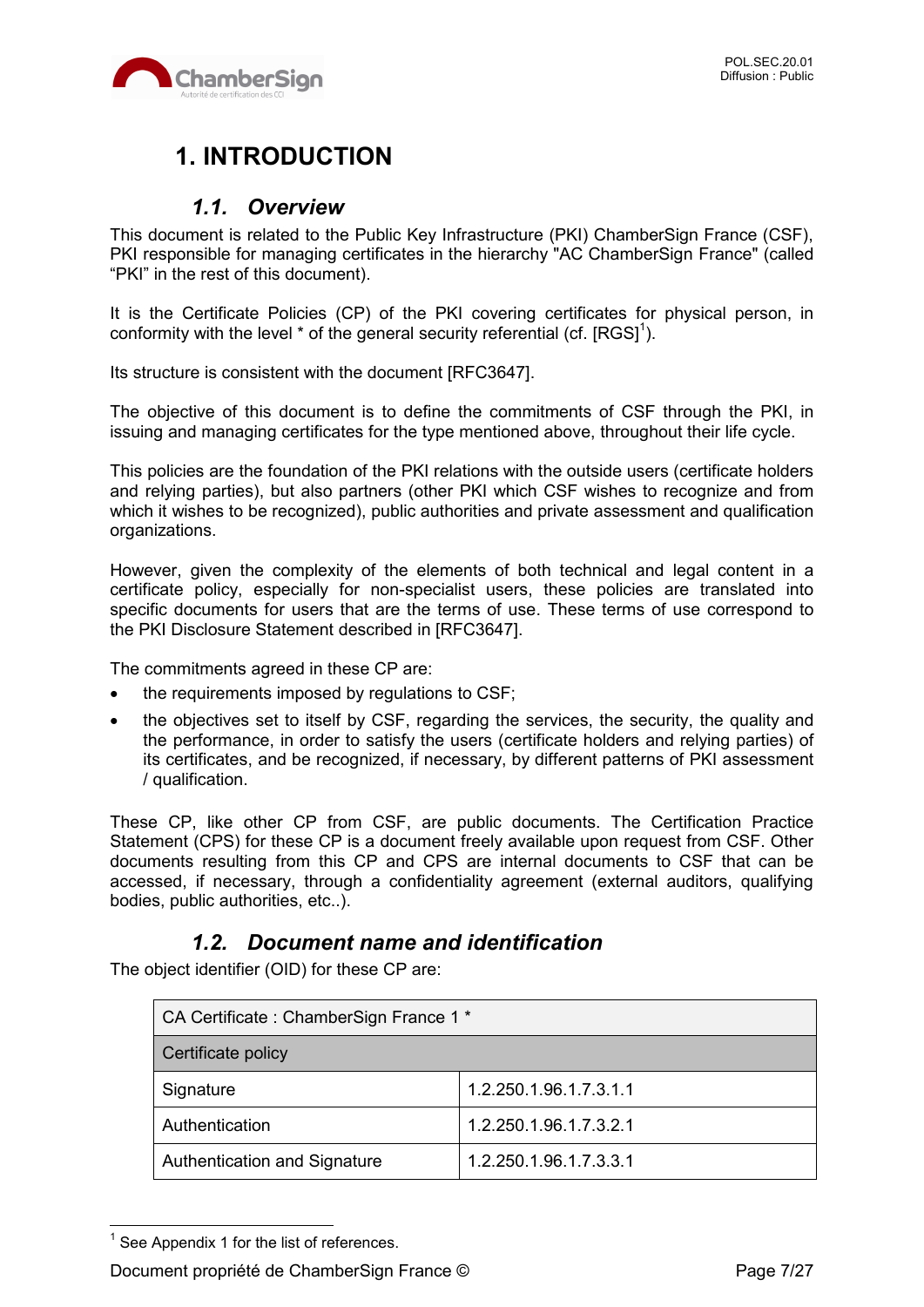

{iso(1) member-body(2) france (250) type-org(1) chambersign (96) Arborescence AC ChamberSign France (1) AC Chambersign RGS LCR directe (7) Niveau 1\* (3) Signature  $(1)$  Version PC  $(1)$ }

{iso(1) member-body(2) france (250) type-org(1) chambersign (96) Arborescence AC ChamberSign France (1) AC Chambersign RGS LCR directe (7) Niveau 1\* (3) Authentification (2) Version PC (1)}

{iso(1) member-body(2) france (250) type-org(1) chambersign (96) Arborescence AC ChamberSign France (1) AC Chambersign RGS LCR directe (7) Niveau 1\* (3) Authentification&Signature (3) Version PC (1)}

In the continuation of this document, the text is applicable to these different PC, except opposite mention, at the beginning section or paragraph, indicated between [ ].

# *1.3. PKI participants*

It is distinguished between external stakeholders<sup>2</sup> to the PKI and internal stakeholders<sup>3</sup>, which are under the responsibility of CSF towards external stakeholders.

Internal stakeholders are described in the certification practice statement (CPS) associated with these CP. These stakeholders realize the implementation of the following functions:

- Registering function of the certificate holders -This function checks the credentials of the future holder of a certificate, and possibly other specific attributes before forwarding the corresponding certificate request to the certificate generation function. This function is also in charge, when necessary, of the re-verification of holder information upon renewal of its certificate.
- Certificate generation function This function generates certificates (creation of the format, electronic signature with the private key of the CA) based on the information transmitted by the registering function, including the public key of the holder.
- Generation function of the secret elements of the holder The PKI generates no secret elements for the holder (private key, activation code of the cryptographic token...), with the exception of the unlocking code, which is required when a cryptographic token has been blocked by the holder after several trials of the activation code, on condition that it's a cryptographic token provided and managed by CSF.
- Delivery to the holder function This function delivers to the holder the cryptographic token on which is kept the secret keys (if necessary) and gives, and the relevant certificates.
- Publishing function This function provides to the various concerned parties, the terms and conditions, policies and practices published by the PKI, the CA certificates and other relevant information for the holders and / or users of certificates, excluding information about Certificate Status. It also provides certificates of holders that are valid.
- Revocation Management function This function handles revocation requests (including identification and authentication of the applicant) and determines actions to be taken. The results are disseminated via the certificate status information function.
- Certificate status information function This function provides relying parties with information on certificate status (revoked, suspended, etc.). This function is implemented as a way of publishing information updates at regular intervals (CRL, ARL).

External stakeholders are:

Document propriété de ChamberSign France © Page 8/27

  $2$  External stakeholders are entities that are not involved in the operation of the PKI but have to interact with the PKI.

 $3$  Internal stakeholders in the PKI are the entities involved in the operation of the PKI and that can be either directly internal to CSF or external to CSF with a contractual relationship with CSF.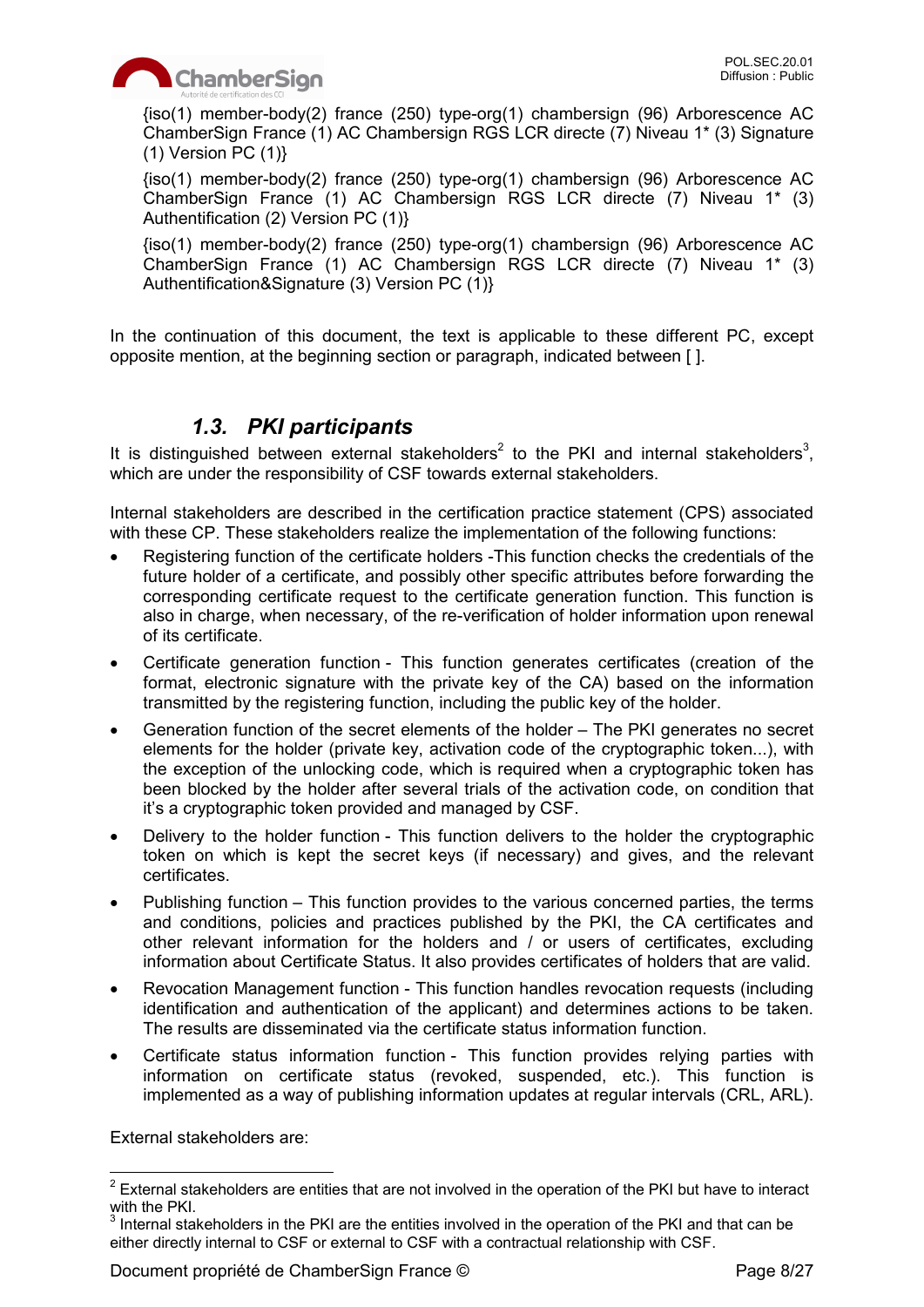

- Certificates Holders A certificate holder is an individual identified in a certificate subject of these CP. This person uses his private key and corresponding certificate as part of its activities in relation to the entity identified in the certificate and with whom he has a contractual, hierarchical or regulatory relationship.
- Legal Representative This is a legal representative of the entity identified in the certificate and to which the holder is attached.
- Relying parties / Certificates Users A certificate user is an individual or a technical entity (computer application, network equipment, ...) which relies on a certificate subject of this CP to implement the corresponding security service (electronic signature check or authentication check).
- Audit / Qualification / Referencing entities These entities are brought to audit all or part of the PKI, at the request of a CSF customer, CSF itself (to obtain a qualification or a label), or at the request of public authorities.
- Public authorities This is administrative or governmental entities that can be brought, in accordance with applicable laws and regulations, to have access to all or part of systems and information of the PKI.

# *1.4. Certificate usage*

# **1.4.1. Appropriate certificate uses**

The certificates produced into cryptographic token evaluated EAL4+ according to these policies are appropriate in order to establish the link existing between an identity and a public key.

| CP                                    | <b>Uses</b>                                                                                                                                                                                                                                                                                |
|---------------------------------------|--------------------------------------------------------------------------------------------------------------------------------------------------------------------------------------------------------------------------------------------------------------------------------------------|
| [Signature]                           | Uses are electronic signature of data by the holder (signatory).<br>A such electronic signature brings, in addition to the authenticity and<br>the integrity of the data signed in this way, the manifestation of the<br>consent from the signatory concerning the contents of these data. |
| [Authentication]                      | Uses are holder authentication to distant servers or to other people.<br>It could be an authentication within the framework of an access control<br>to a server or an application program, or an authentication of data<br>origin within the framework of the messaging service.           |
| [Signature]<br>and<br>Authentication] | Uses are the whole of those identified above for the separeted uses of<br>authentication and signature.                                                                                                                                                                                    |

Nota : Authentication isn't a signature in the legal sense of the word because it doesn't mean that the holder manifests his consent on the exchanged data (the guarantee of nonrepudiation isn't assured).

Furthermore, CSF may be required to issue test certificates. These test certificates are identified as such in their DN. They are not covered by any warranty by CSF and they should never be used for purposes other than testing purposes.

#### **1.4.2. Prohibited certificate uses**

Any use of a certificate other than those provided under these CP and the terms of use (see [POL.COM.11], [POL.COM.12] and [POL.COM.13]) is prohibited. In case of non compliance with this prohibition, the responsibility of CSF can not be held.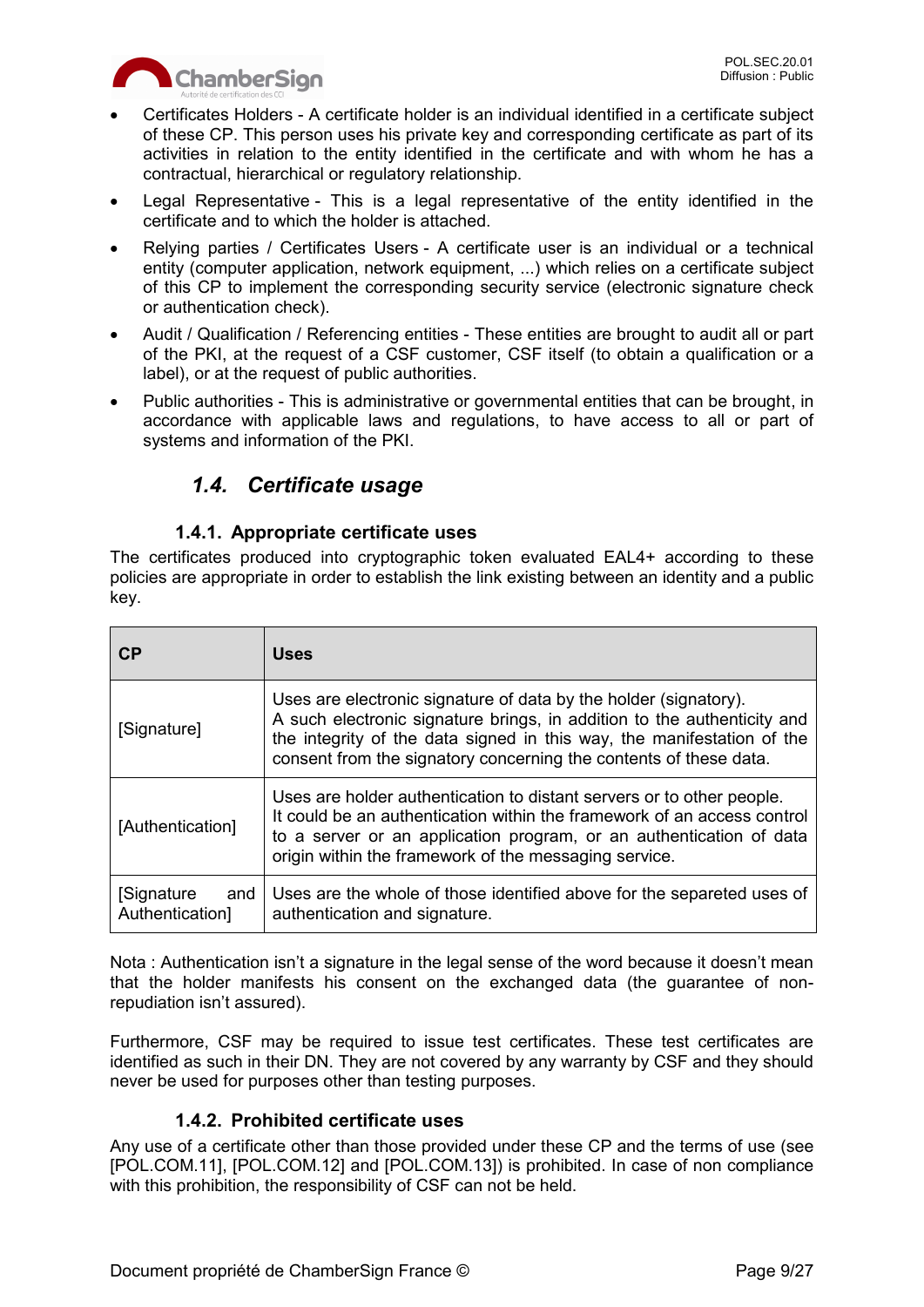

# *1.5. Policy administration*

### **1.5.1. Organization administering the document**

CSF, as a provider of certification services, is responsible for the management of these CP. The evolutionary and amendments process to these CP is specified in chapter 9.12 below.

#### **1.5.2. Contact person**

Any questions or comments about these CP can be sent by email to the following address: qualite@chambersign.fr

# **1.5.3. Person determining CPS suitability for the policy**

Determining that a CPS does or does not meet the requirements of these CP is made by the Directorate of CSF.

#### **1.5.4. CPS approval procedures**

The approval procedure that a CPS is compliant is identified in the concerned CPS.

# *1.6. Definitions and acronyms*

#### **1.6.1. Acronyms**

*Note* – The French acronym is between ().

*A*

| CA (AC) | <b>Certification Authority</b>               |
|---------|----------------------------------------------|
| ANSSI   | National Security Agency Information Systems |

#### *C*

| CC.          | Common Criteria                     |
|--------------|-------------------------------------|
| CCI          | Chamber of Commerce and Industry    |
| ToU (CGU)    | Terms of Use                        |
| <b>CODIR</b> | Management Committee of ChamberSign |
| <b>CSF</b>   | <b>ChamberSign France</b>           |
|              |                                     |

#### *D*

| CPS (DPC) Certification Practice Statement |
|--------------------------------------------|
|                                            |

PKI (IGC) Public Key Infrastructure

#### *L*

*I*

ARL (LAR) Authority Revocation List CRL (LCR) Certificate Revocation List

#### *O*

OID Object Identifier

#### *P*

| CP (PC)                                                   | <b>Certification Policy</b>            |
|-----------------------------------------------------------|----------------------------------------|
| <b>PIN</b>                                                | <b>Personnal Identification Number</b> |
| - PP                                                      | <b>Protection Profile</b>              |
| PECS (PSCE) Provider of Electronic Certification Services |                                        |

#### *R*

| LR(RL)     | Legal Representative         |
|------------|------------------------------|
| <b>RSA</b> | <b>Rivest Shamir Adelman</b> |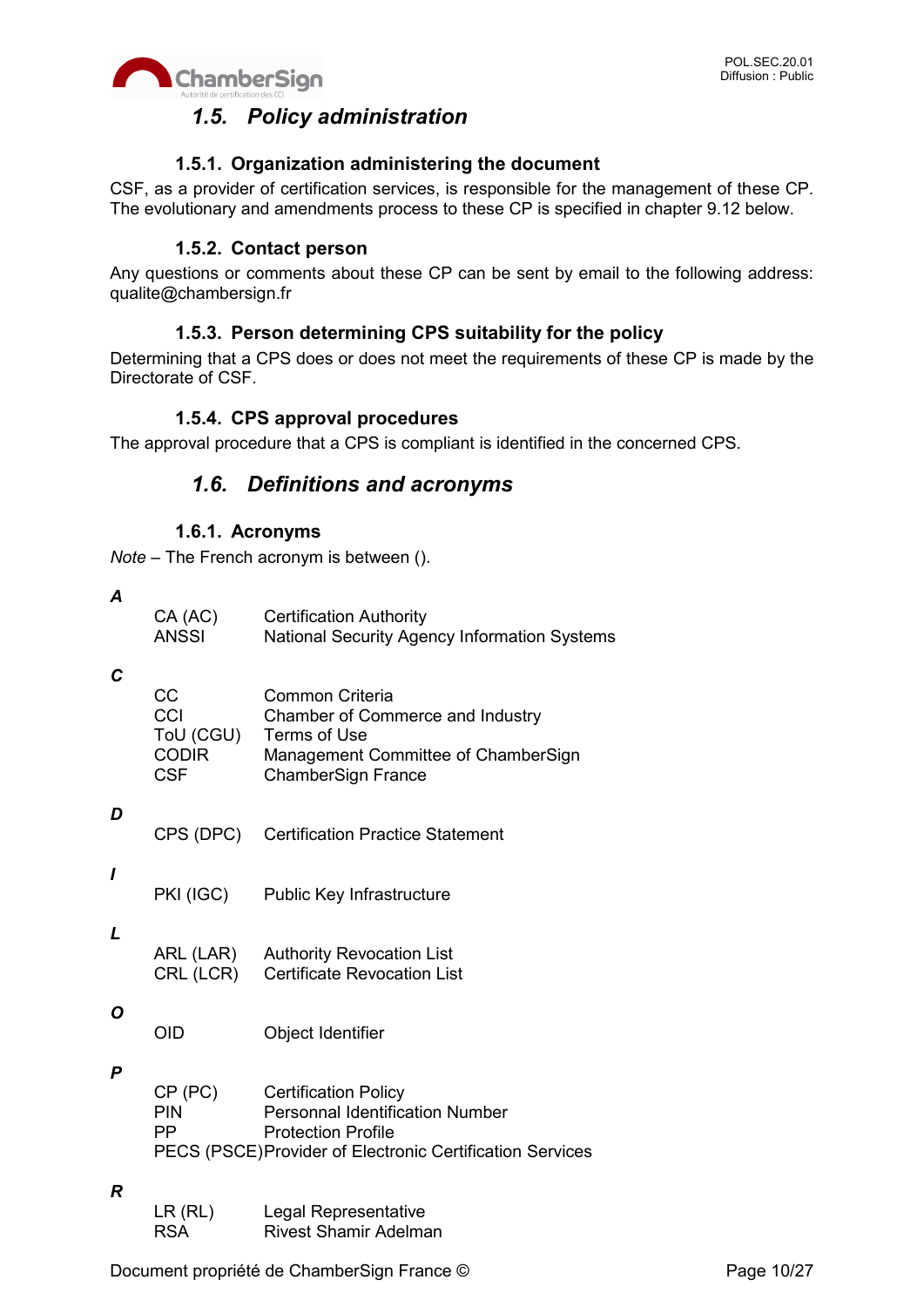

*U*

URL Uniform Resource Locator

### **1.6.2. Definitions**

*Note* – The French word is between ().

#### *A*

#### **Acceptor (Accepteur)**

Any entity (physical person, legal person or computer application) accepting a certificate which is submitted to it and of which it must verify the authenticity and validity.

#### **Certification Authority (Autorité de Certification)**

Within a PECS, a Certification Authority is responsible, on behalf and under the responsibility of the PECS, of applying at least one certificate policy and is identified as such, as issuer ("issuer" field in the certificate), in the certificates issued under this certificate policy.

#### **Root Certification Authority (Autorité de Certification Racine)**

A CA which is a reference within a user community (including other CAs). It is an essential element of trust which may be granted to it in a given context.

*B*

#### **Key pair (Bi-clé)**

Pair composed of a private key (to be kept secret) and a corresponding public key, required for the implementation of a provision of cryptography based on asymmetric algorithms.

#### *C*

#### **Certificate (Certificat)**

Set of user's information, including the public key, made unforgeable by the encipherment, with the secret key of the CA that issued it, of a condensate calculated on all of this information. A certificate contains information such as:

- the identity of the holder of the certificate;
- the public key of the certificate holder;
- $\bullet$  authorized use(s) of the key;
- the validity period of the certificate;
- the identity of the CA that issued it;
- signature of the CA that issued it.

A standard certificate format is defined in Recommendation X.509 v3.

#### **Compliance monitoring (Contrôle de conformité)**

Action which is a review as complete as possible to ensure the strict application of procedures and regulations within an organization.

#### *D*

#### **Certification Practice Statement (CPS)**

A CPS identifies the practices (organization, operational procedures, technical and human resources) that the AC applies through the provision of its electronic certification services to users, in order to meet the certificate policie(s) it has enacted.

#### **DeltaCRL**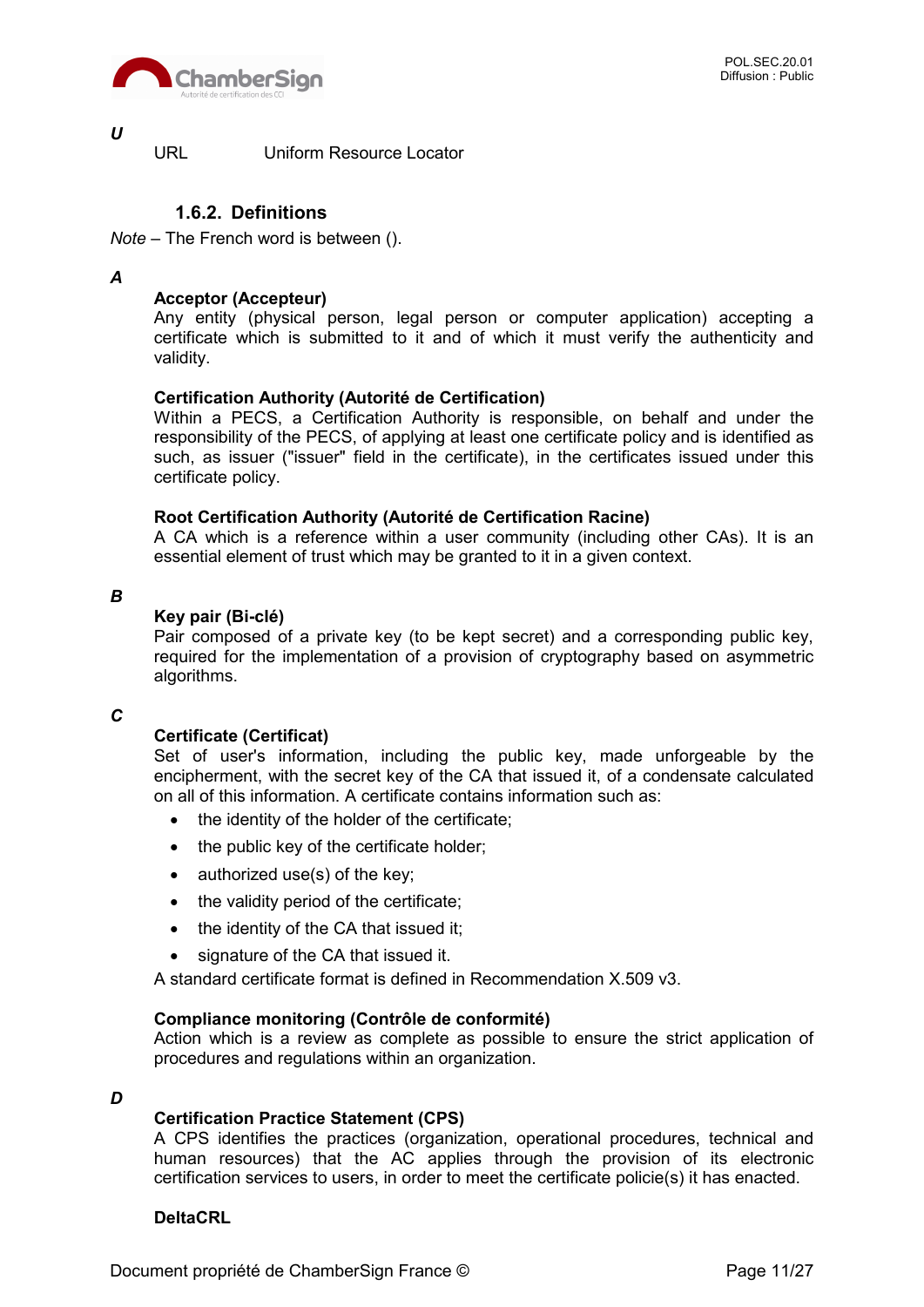

Specific CRL containing only changes since the last publication of the complete CRL whose number is indicated.

#### **Activation data (Données d'activation)**

Private data associated with a holder to implement its private key.

#### *E*

#### **Recording (Enregistrement)**

Action by which an authority validates a certificate request, in conformity with a certification policy.

#### *G*

#### **Generation of a certificate (Génération)**

Action by which a CA integrates the elements of a certificate, controls and signs the certificate.

#### *I*

#### **Public Key Infrastructure (Infrastructure de Gestion de Clés)**

Set of components, functions and procedures dedicated to the management of cryptographic keys and certificates used within trusted services. A PKI may consist of a certification authority, certification operator, centralized and / or local registration authority operators, certification agents, an entity for archiving, an entity for publication, etc.

#### *J*

#### **Logging (Journalmisation)**

Action to record in a file devoted to this purpose certain types of events from an application or operating system of a computer system. The resulting file facilitates tracking and accountability of operations.

#### *P*

#### **Certificate Policy (Politique de Certification)**

Set of rules, identified by a name (OID), defining the requirements that an AC states to comply with, in the development and delivery of its services and indicating the applicability of a certificate to a particular community and / or to a class of applications with common security requirements. A CP can also, if necessary, identify the requirements and obligations on other stakeholders, including holders and users of certificates.

#### **Holder (Porteur)**

Any entity (individual, corporation or applicative services) holding an electronic certificate generated by the PKI.

#### **Provider of Electronic Certification Services (Prestataire de Services de Certification Electronique)**

Any person or entity that is responsible for managing digital certificates throughout their life cycle, to holders and users of these certificates. A PECS can provide different types of certificates corresponding to different purposes and / or different security levels. A PECS has at least one CA but may have several, depending on its organization. The different CA of a PECS can be independent of each other and / or connected by hierarchical links or other (Roots CA / Sub CA). A PECS is identified in a certificate under its responsibility through its CA that issued this certificate and which is itself directly identified in the filed "issuer" of the certificate.

#### **Publication of a certificate (Publication d'un certificat)**

Action to register a certificate in a directory, available to users which may have to verify a signature or to encrypt information.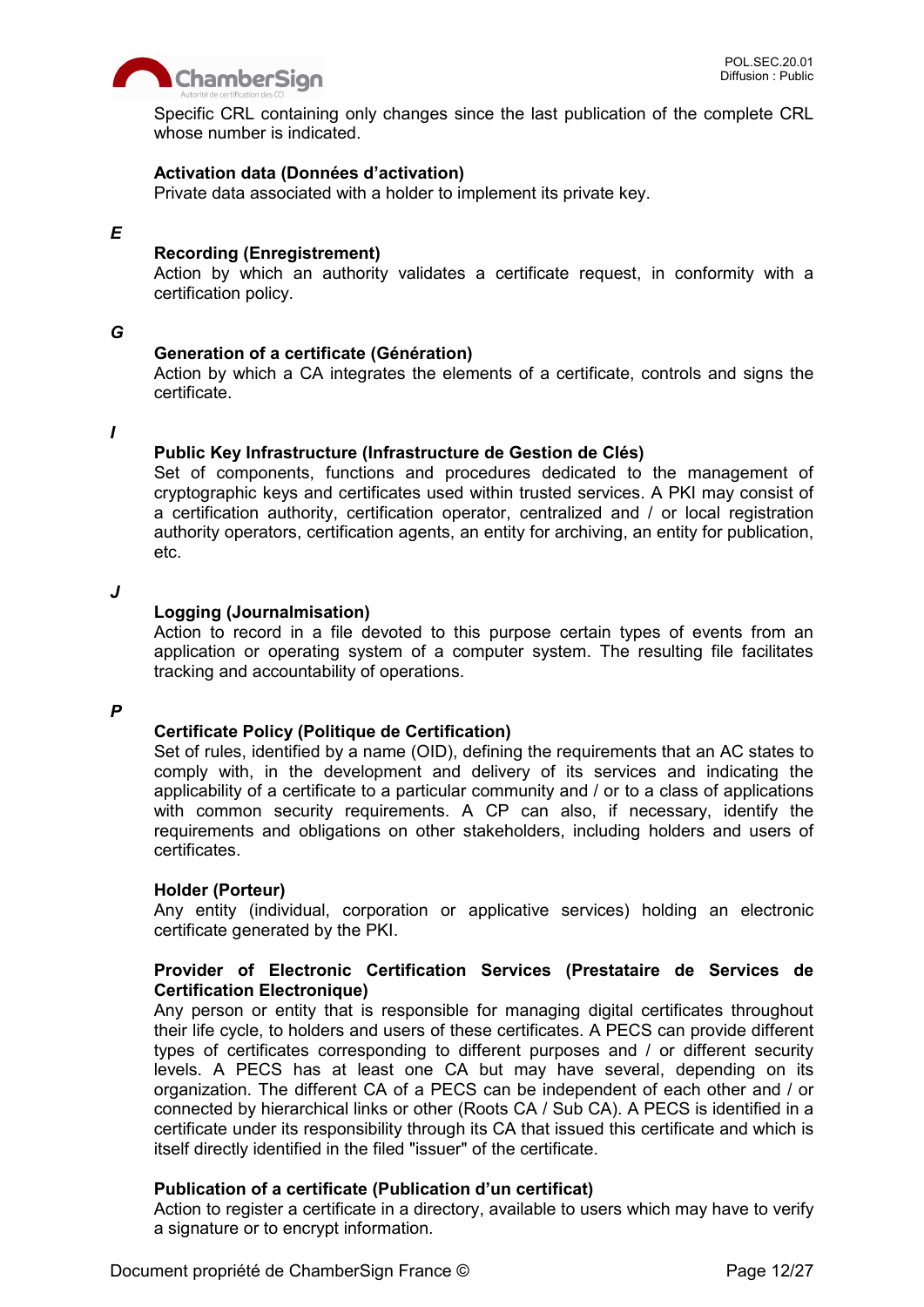

*R*

#### **Certificate Renewal (Renouvellement de certificate)**

Action performed at the request of a user or at the end of the period of validity of a certificate which is to generate a new certificate for a holder.

#### **Revocation of certificate (Révocation d'un certificat)**

Action requested by an authorized entity (CA, Certification Agent, certificate holder, etc.) and from which the result is the removal of the guarantee of the CA on a particular certificate before the end of its period of validity. This action may result from different types of events such as loss of the token, a key compromise, modification of information contained in the certificate, etc.

*S*

#### **Publication Service (Service de publication)**

The Publication Service makes available public key certificates issued by a CA, to all potential users of these certificates. It publishes a list of certificates recognized as valid and a certificate revocation list (CRL). This service can be rendered by a directory (for example of X.500 type), an information server (Web), a grant from hand to hand, a messaging application, etc.

*U*

#### **End User (Utilisateur final)**

Certificate holder or acceptor.

*V*

#### **Certificate verification (Vérification de certificat)**

The procedure for verifying a certificate consists of a set of operations to ensure that the information contained in the certificate has been validated by a trusted CA. The verification of a certificate includes the verification of its validity, its status (revoked or not), and the signature of the generating CA.

#### **Signature verification**

Verification of a signature is to decrypt the signature of a message, by implementing the public key of the purported signer. If the decrypt signature is just the same as the footprint calculated from the received message, then it is guaranteed that the message is intact and that it was signed by the holder of the private key corresponding to the public key used for verification.

# **2. PUBLICATION AND REPOSITORY RESPONSIBILITIES**

#### *2.1. Repositories*

For the provision of information to be published to the users (holders and acceptors), CSF implements in its PKI a publication service and a service on certificate status.

The publication service is supported by a web server, available at HTTP www.chambersign.fr.

The service on certificate status is based on generating CRL and their publication on the website.

The commitments of availability and business continuity of these services (web server and CRL issuer) are detailed in Chapter 4.9 below.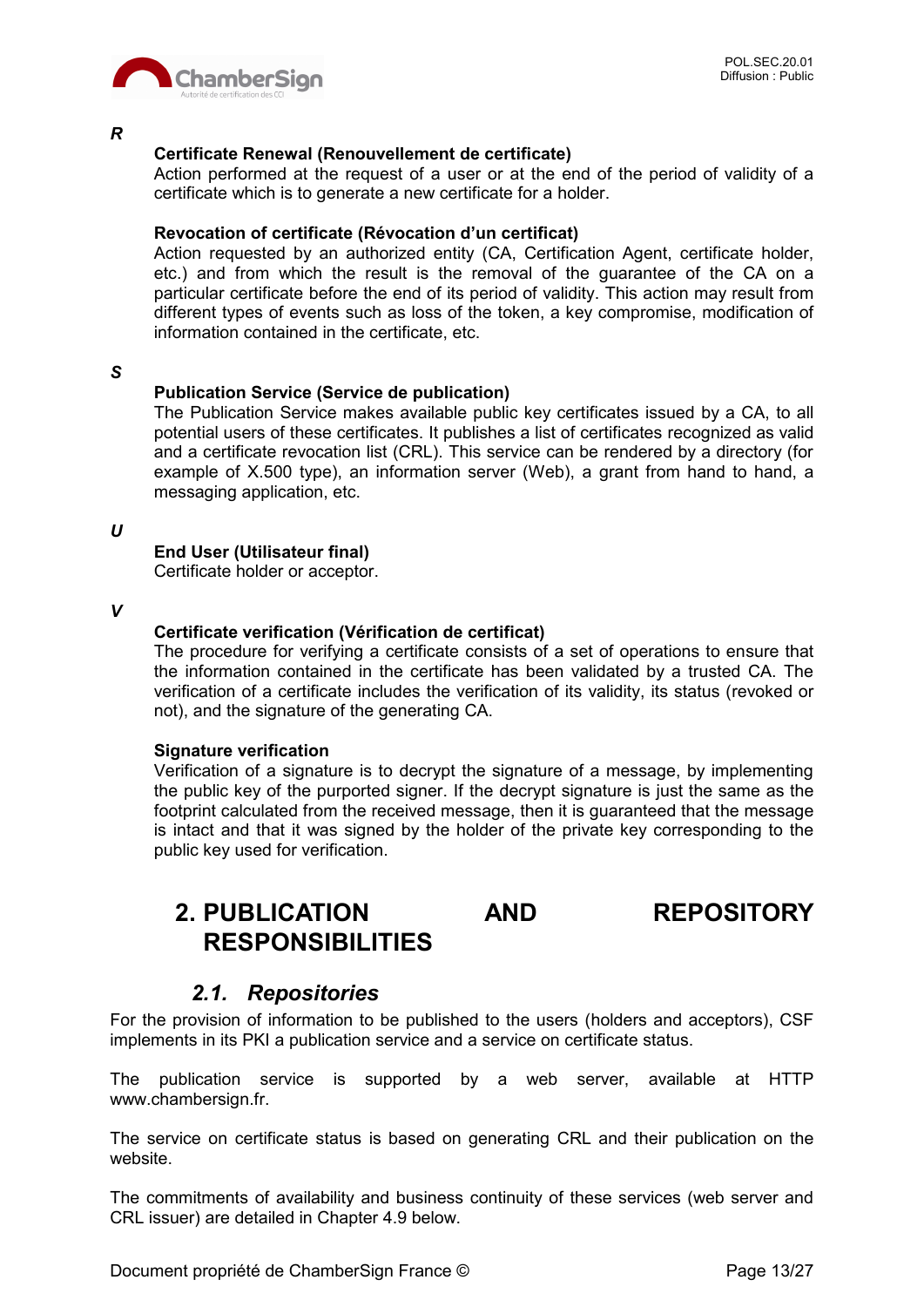

# *2.2. Publication of certification information*

The following information is disseminated via the CSF website:

- these CP:
- the terms of use (ToU);
- formats of certificates and CRLs object of these CP;
- CRLs:
- CA certificates

# *2.3. Time or frequency of publication*

Information related to the PKI (CP, ToU...) are published as soon as validated by the management of CSF.

The availability of systems publishing this information is provided during weekdays. System availability publishing CA certificates is provided 24h/24 and 7/7.

# *2.4. Access controls on repositories*

The modification access to publishing systems (addition, deletion, modification of published information) is strictly limited to authorized internal function of the PKI, through a strong access control (authentication based on at least two factors).

# **3. IDENTIFICATION AND AUTHENTICATION**

# *3.1. Naming*

#### **3.1.1. Types of names**

The names used in certificates issued by CSF are as specified in X.500 and [RGS].

In each certificate, the "issuer" (issuing CA) and the "subject" (bearer) correspond to a Distinguished Name (DN).

The content of the DN is defined in the document describing the certificate profiles [INF.INF.05].

#### **3.1.2. Need for names to be meaningful**

The names used in the fields "issuer" and "subject" of a certificate holder are explicit in the field of certification of CSF (use of national identifiers structure SIREN / SIRET, use of names of carriers, ...).

#### **3.1.3. Anonymity or pseudonymity of subscribers**

As part of this certification policy, there is no anonymity, or pseudonyms.

#### **3.1.4. Rules for interpreting various name forms**

The meanings of the different fields of DN, both of the "issuer" as the "subject", are described in [INF.INF.05].

#### **3.1.5. Uniqueness of names**

Product in each certificate, the DN field of "issuer" (issuing CA) and the 'subject' field (AC or carrier) is unique in the field of certification of CSF (see [INF.INF.05]).

#### **3.1.6. Recognition, authentication, and role of trademarks**

There is no use in a certificate of brand name other than the name of the corresponding body, as noted on official documents subject to verification during registration procedures (Kbis, ...).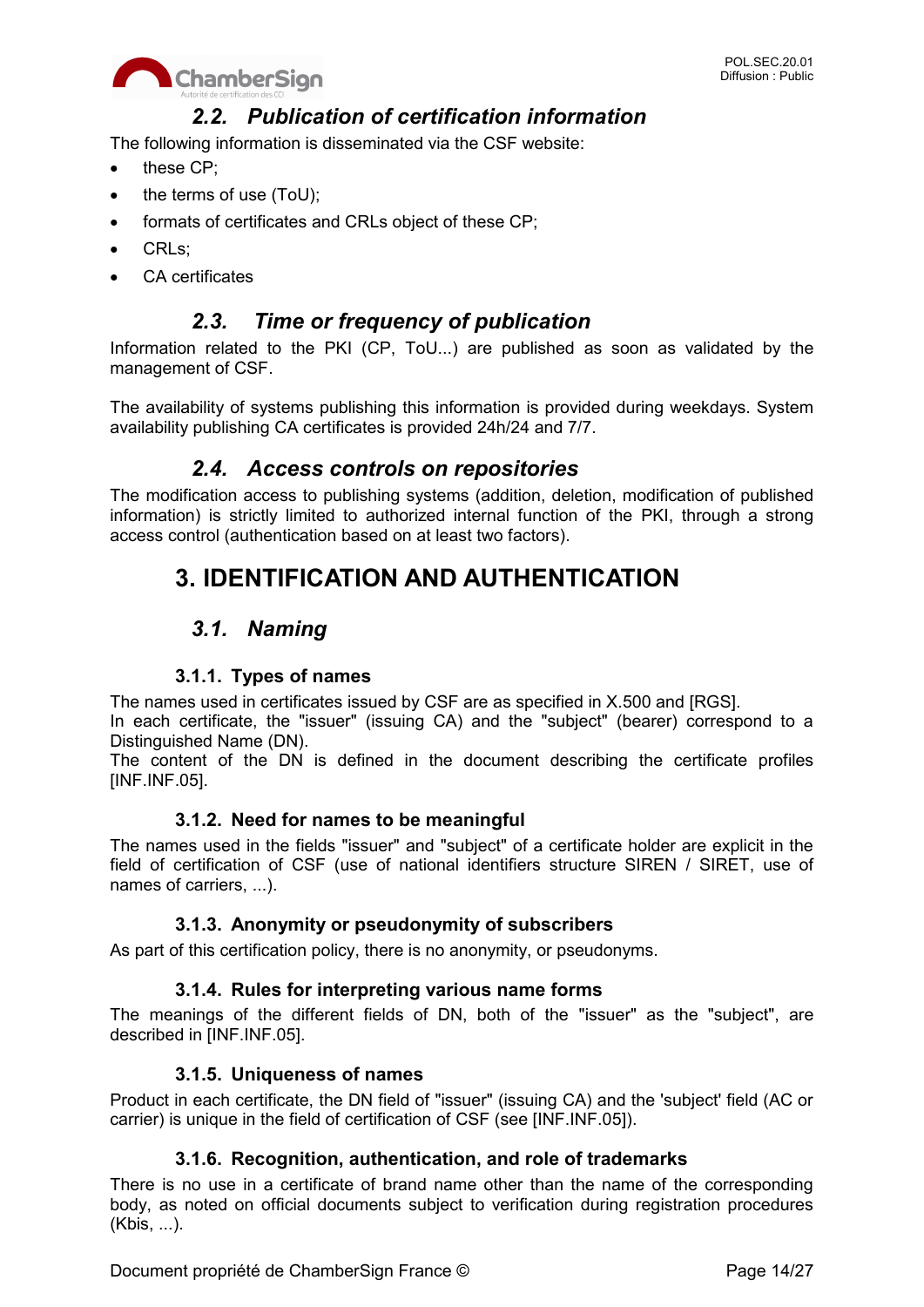

# *3.2. Initial identity validation*

#### **3.2.1. Method to prove possession of private key**

Files application for a certificate containing the public key being certified, sealed with the corresponding private key.

### **3.2.2. Authentication of organization identity**

Information regarding the structure on which the holder is attached are subject to verification upon registration (existence, validity, ...).

### **3.2.3. Authentication of individual identity**

The identity of the holder is verified through the verification of official identity documents made during a face-to-face.

#### **3.2.4. Non-verified subscriber information**

All information concerning holders in these certificates are checked.

#### **3.2.5. Validation of authority**

This step is performed at the same time as the validation of the identity of the organism.

#### **3.2.6. Criteria for interoperation**

The decision of the PKI recognizes CSF and / or be recognized by another PKI is the responsibility of the Board of CSF, and will be materialized in a recognition agreement.

In this context, CSF will undertake, or will make a preliminary analysis to ensure that the PKI meets other requirements and a level of safety equivalent to that of the PKI CSF. This analysis will rely in particular on referrals / qualifications / Cluster Approval may be held by another PKI and on a comparative analysis of the relevant CP and operating procedures and safety regulations.

The limits of liability between the PKI will be specified in the recognition agreement.

# *3.3. Identification and authentication for re-key requests*

The first renewal is done online if prior to the expiration date of the certificate to be renewed. The wearer valid online that information related to certificate renewal are always accurate. The next renewal is made after the initial registration process.

Renewal after revocation is made after the initial registration process.

# *3.4. Identification and authentication for revocation request*

Any request for revocation is the subject of an applicant's authentication and verification of his authority to such a request.

# **4. CERTIFICATE LIFE-CYCLE OPERATIONAL REQUIREMENTS**

# *4.1. Certificate Application*

#### **4.1.1. Who can submit a certificate application**

Applications for licenses come either directly from the future wearer, or the legal representative of the entity concerned or an agent of certification of this entity.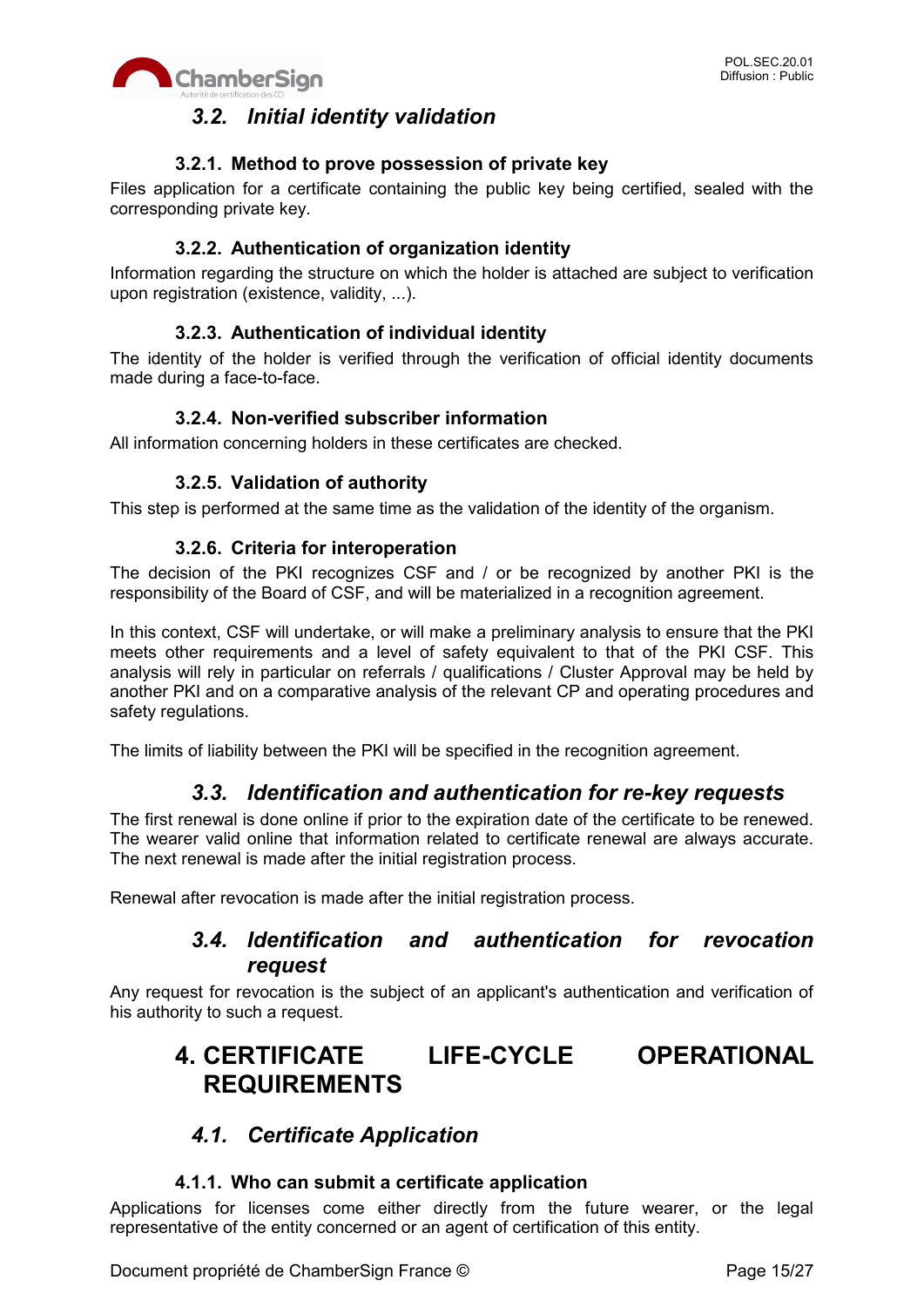

### **4.1.2. Enrollment process and responsibilities**

The establishment of a certificate request is the responsibility of the entity to which the future wearer.

# *4.2. Certificate application processing*

The registration of the PKI verifies the origin, integrity and consistency of the request received (see section 3.2).

Then, if no problems are detected, it formats and sends the request to the generation of certificates.

# *4.3. Certificate issuance*

#### **4.3.1. CA actions during certificate issuance**

Following validation of the application for a certificate by the recording function of the PKI, the process is to remit to the carrier the certified public key: key pair generation under the control and under the supervision of the carrier, in a support cryptographic (equipment or software) choose by the carrier (in condition to respect requirements defined at the §6.2 below), sends the public key to the function of generating certificates, download the generated certificate holder.

#### **4.3.2. Notification to subscriber by the CA of issuance of certificate**

The certificate is given to the bearer when customizing its support.

# *4.4. Certificate acceptance*

#### **4.4.1. Conduct constituting certificate acceptance**

The certificate is subject to an explicit acceptance by the holder after the download.

#### **4.4.2. Publication of the certificate by the CA**

Certificates subject of these CP are not subject to publication by CSF.

#### **4.4.3. Notification of certificate issuance by the CA to other entities**

The different components of the PKI concerned are informed of the issuance of the certificate via the information system of the PKI.

# *4.5. Key pair and certificate usage*

#### **4.5.1. Subscriber private key and certificate usage**

Using the private key and associated certificate is limited to conditions of use specified in these CP (see § 1.4) and in accordance with this use, as described in the certificate content (key attribute and/or use extended key usage, cf. [INF.INF.05]).

The use of the key pair and associated certificate are indicated in the certificate itself, via extensions concerning key uses.

The use of a private key is only allowed during the period of validity of the certificate and associate you accept the terms of use by the wearer.

#### **4.5.2. Relying party public key and certificate usage**

Using the certificate and the public key is limited to conditions of use specified in these CP (see § 1.4) and the intended use specified in the certificate (attribute key usage and extended key usage, see [INF.INF.05]).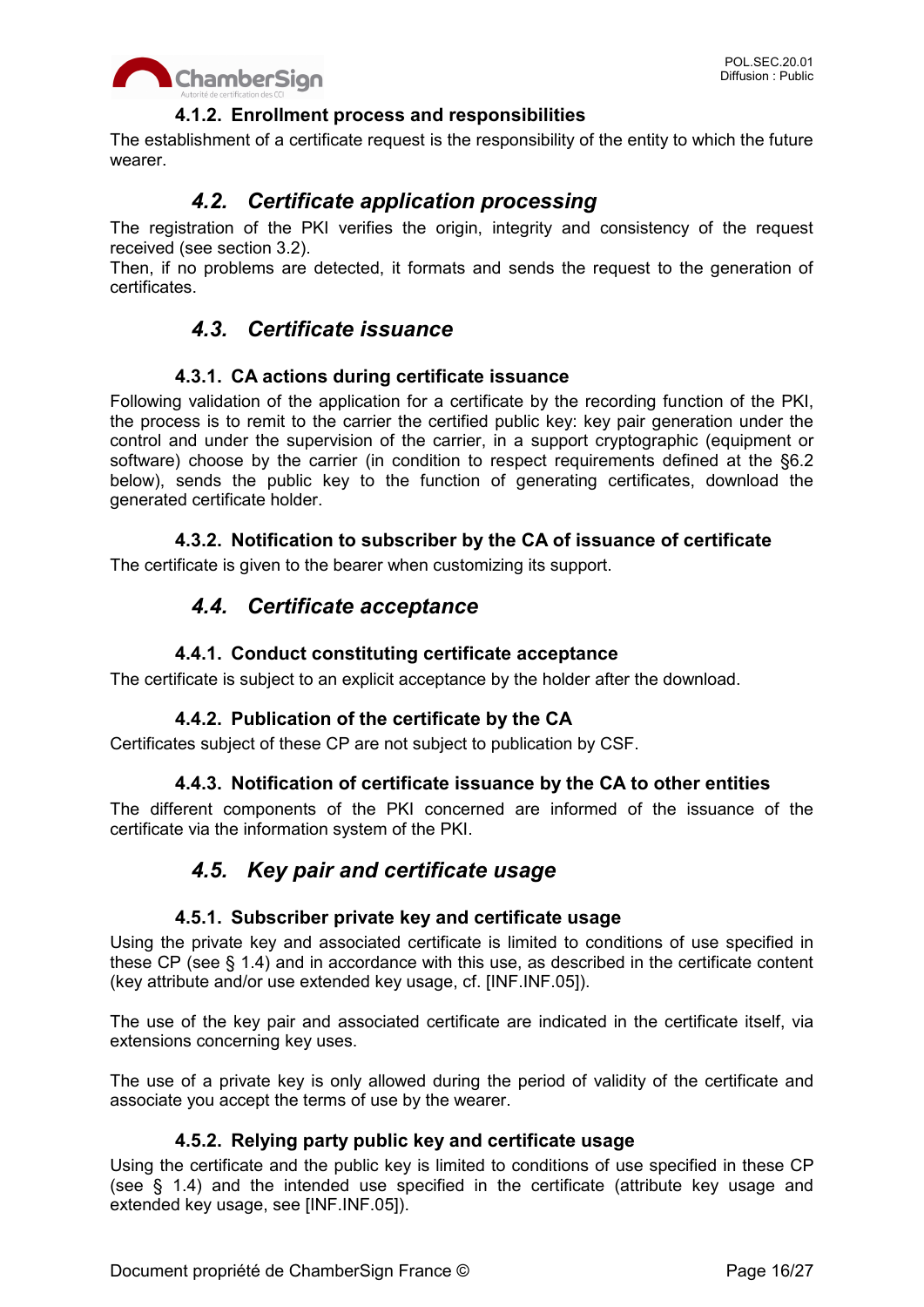

The acceptor is bound to verify the validity and compliance of its use.

Responsibility of CSF can not be committed for use does not meet conditions of use.

### *4.6. Certificate renewal*

Recertification without renewal of the corresponding key pair is impossible. A renewal application is therefore accompanied necessarily generating a new key pair (see section 4.7 below). This chapter is not applicable.

# *4.7. Certificate re-key*

#### **4.7.1. Circumstance for certificate re-key**

The main cause for issuing a new certificate and key pair corresponding to the arrival date of expiry of the certificate. The duration of validity of CSF is 3 years. The key pairs must be renewed periodically because to minimize the risk of cryptographic attack.

Renewals may also be made in advance, following an event or incident reported by the carrier, the most frequent being the loss, theft or malfunctioning of the cryptographic support.

Modification of the information contained in the certificate also entails issuing a new certificate (with renewal of the key pair).

Issuing a new certificate is performed identically to the process of initial issuance. Only the registration phase may differ for a renewal (see section 3.3).

#### **4.7.2. Who may request certification of a new public key**

See sections 4.1 to 4.4.

#### **4.7.3. Processing certificate re-keying requests**

See sections 4.1 to 4.4.

**4.7.4. Notification of new certificate issuance to subscriber** See sections 4.1 to 4.4.

**4.7.5. Conduct constituting acceptance of a re-keyed certificate** See sections 4.1 to 4.4.

#### **4.7.6. Publication of the re-keyed certificate by the CA**

See sections 4.1 to 4.4.

#### **4.7.7. Notification of certificate issuance by the CA to other entities** See sections 4.1 to 4.4.

# *4.8. Certificate modification*

The amendment of a certificate shall result in the renewal of the certificate and corresponding key pair: cf. Chapter 4.7. A modification is prohibited without renewal.

# *4.9. Certificate revocation and suspension*

There is no possible suspension of certificate. Only the final revocation of certificates can be achieved.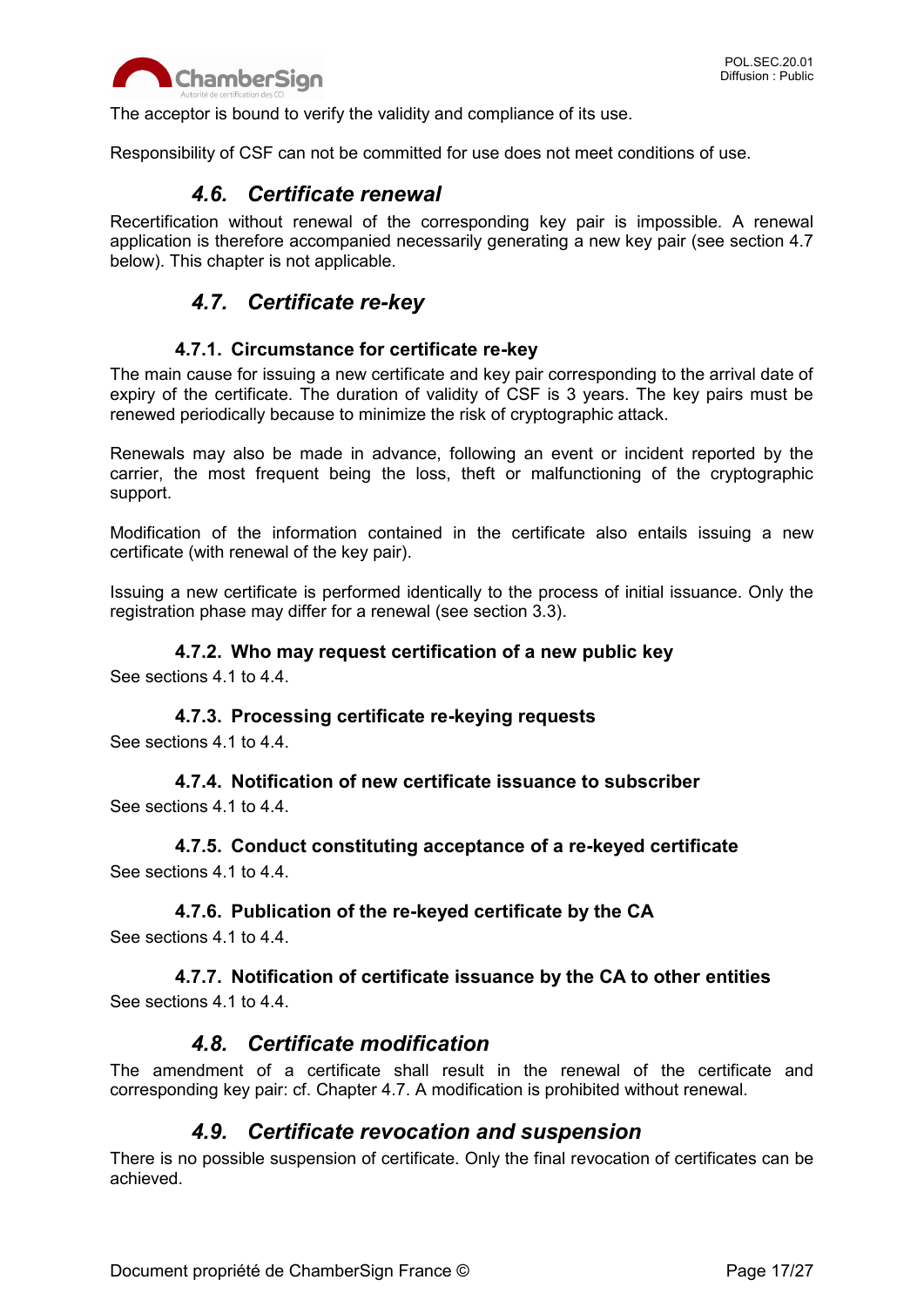

# **4.9.1. Circumstances for revocation**

The following circumstances may cause the revocation of a certificate subject of these CP:

- the private key of the carrier is lost, stolen, inoperable (malfunction of the substrate), compromised or suspected compromise (option of the holder itself);
- information or attributes contained in the certificate holder are no longer valid or more consistent with the intended use of the certificate, this before the normal expiration of the certificate;
- it was shown that the carrier has not complied with the applicable terms of use of the certificate;
- the CA certificate is revoked (which will revoke certificates signed by the corresponding private key);
- the holder no longer meets the professional requirements (cessation of activity, death).

The revocation proceedings are never published.

#### **4.9.2. Who can request revocation**

Entities that can request the revocation of a certificate subject of these are:

- Holder on whose behalf the certificate was issued;
- the entity to which the wearer;
- CSF.

#### **4.9.3. Procedure for revocation request**

The request validation includes checking the origin of the application and applicability of the cause invoked. After this validation, service management revocations formats and forwards the request to state service charge certificates to add the serial number of certificates to be revoked in the next CRL to generate and publish.

#### **4.9.4. Revocation request grace period**

The revocation request must be made from knowledge of the corresponding event.

#### **4.9.5. Time within which CA must process the revocation request**

Revocation requests are processed within 72 hours (maximum time) of receipt of the request, during working hours, excluding dismissals resulting from change requests data from the carrier.

The management function is available 24 hours revocations on 24, 7 days on 7. The maximum duration of downtime per interruption (outage or maintenance) of the management function of revocations is 2h (working days). The maximum total duration of downtime per month of the management function is revocation of 16h (working days).

#### **4.9.6. Revocation checking requirement for relying parties**

Acceptors certificates must verify non-revocation of licenses on which they will base their confidence. This verification is done by consulting CRLs available through the website of CSF.

#### **4.9.7. CRL issuance frequency (if applicable)**

The state service certificates publishes an update of CRL at least every three days. Each CRL contains the date and time looking for CRL issuance next. For safety, the LCR have a duration of 96 hours.

#### **4.9.8. Maximum latency for CRLs (if applicable)**

The maximum period of a CRL publication after its generation is 30 minutes.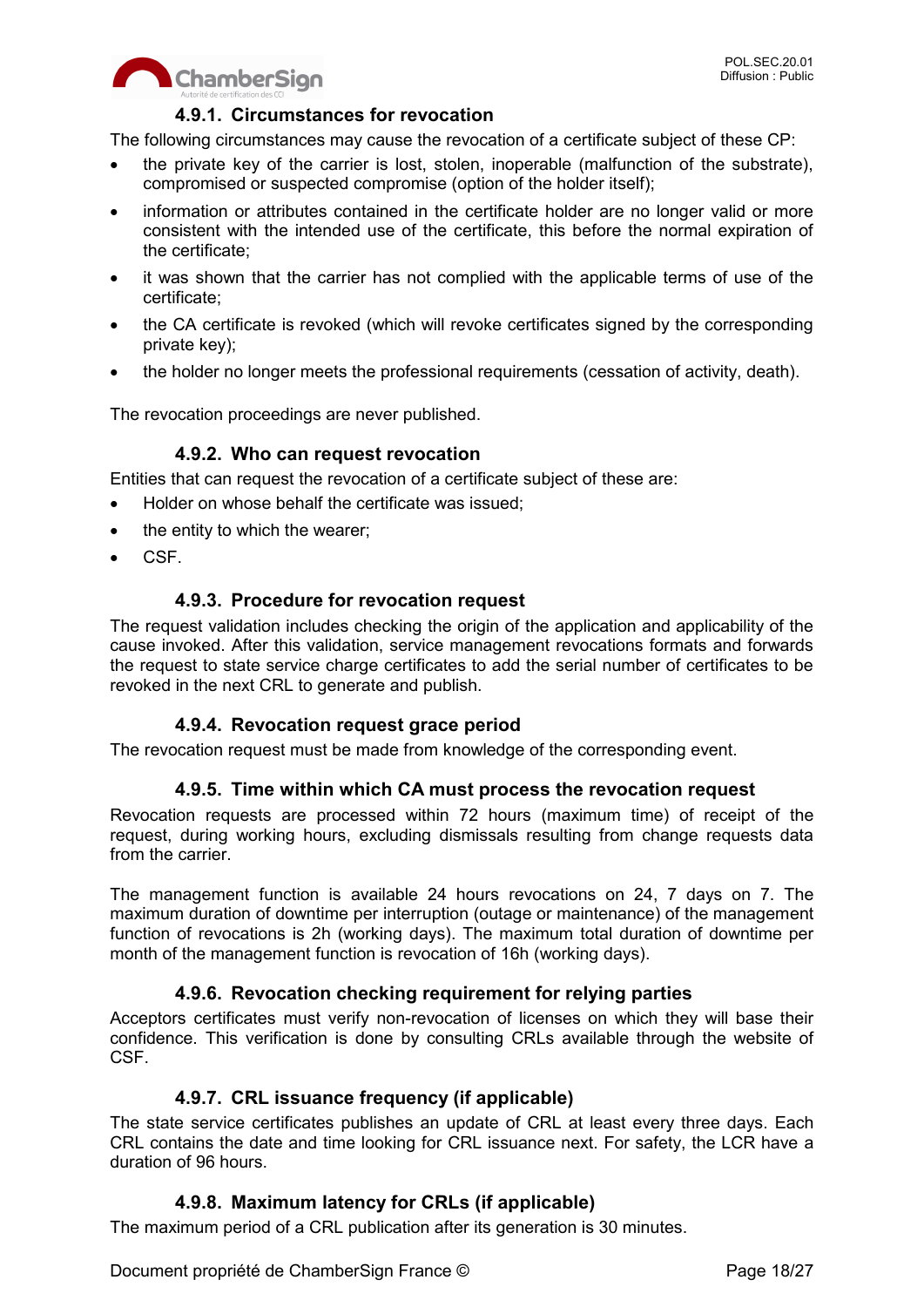

### **4.9.9. On-line revocation/status checking availability**

A system for online verification (OCSP) isn't implemented.

**4.9.10. On-line revocation checking requirements**

See section 4.9.6.

### **4.9.11. Other forms of revocation advertisements available**

N / A (only the mechanism of CRL is used).

#### **4.9.12. Special requirements re key compromise**

There are no special measures concerning the private keys of the holders, other than revocation of certificates.

#### **4.9.13. Circumstances for suspension**

Certificates can be removed only for good. It is not envisaged possibility of temporary revocation (suspension).

#### **4.9.14. Who can request suspension**

N/A.

**4.9.15. Procedure for suspension request**

N/A.

**4.9.16. Limits on suspension period**

N/A.

# *4.10. Certificate status services*

#### **4.10.1. Operational characteristics**

CRLs are made available freely and for free via the web site of CSF. Similarly, the OCSP service is freely accessible and free.

#### **4.10.2. Service availability**

The service is available 24 hours / 7 days and 24/7 via the website CSF.

The maximum duration of downtime per interruption (outage or maintenance) of the function information certificate status is 4 hours (working days).

The maximum total duration of downtime per month depending on the information on the status of certificates is 32 hours (working days).

#### **4.10.3. Optional features**

N/A.

# *4.11. End of subscription*

At the expiration of the subscription of the holders (including completion of the activity justifying the award of a certificate), the certificate is revoked.

# *4.12. Key escrow and recovery*

N / A (private key object of these CP are not subject to any receivership).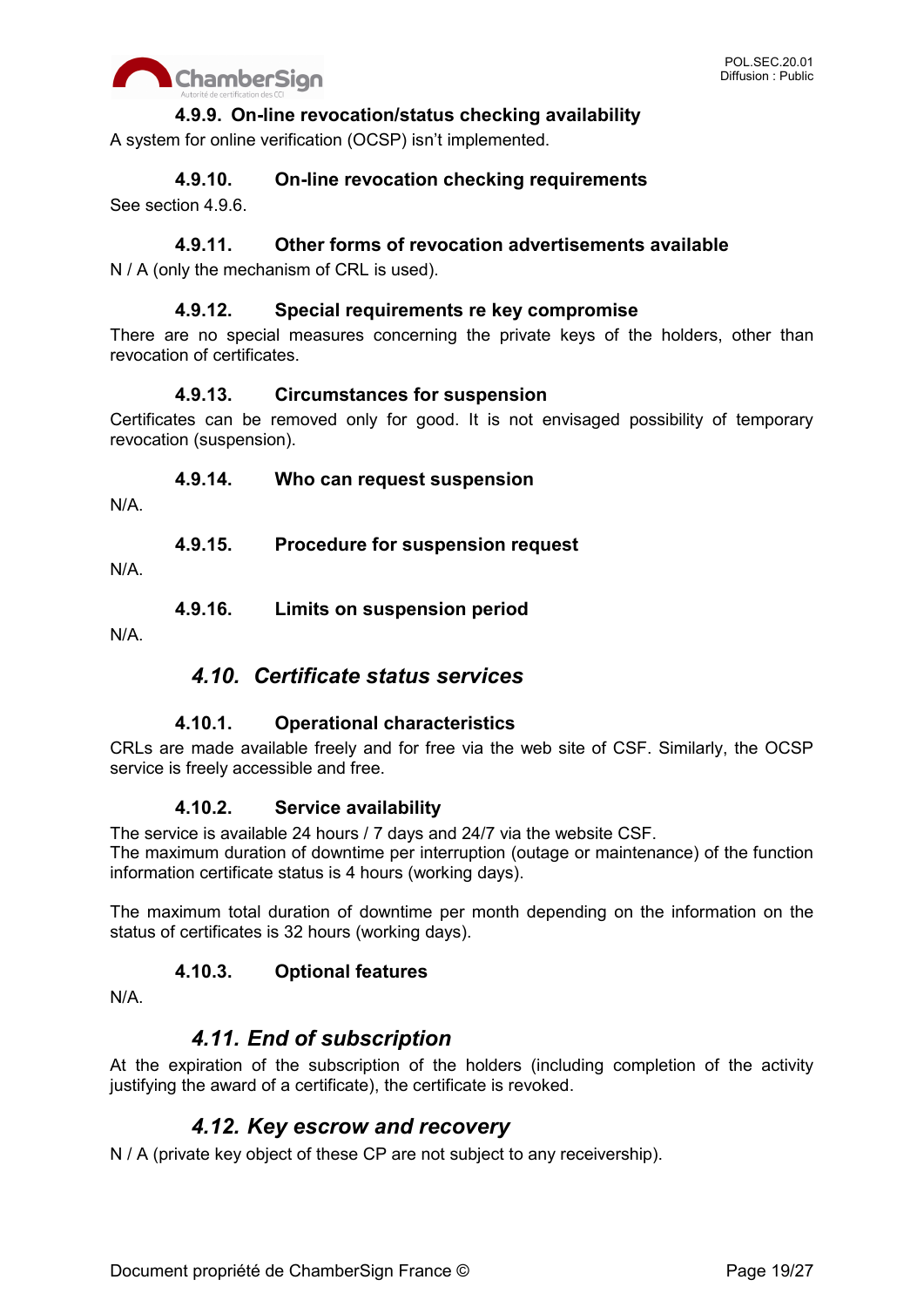

# **5. FACILITY, MANAGEMENT, AND OPERATIONAL CONTROLS**

# *5.1. Physical controls*

CSF implements physical security measures, within the various components of the PKI, necessary to ensure the safe operation of its services according to commitments made in this document, particularly in terms of availability (physical access control, support services (power, cooling, ...), protection against water damage, protection against fire and protection of media).

# *5.2. Procedural controls*

Within each component of the PKI, functional roles of trust are identified and formally assigned, observing strict rules of separation of powers.

Any allocation of roles and associated rights is subject to prior verification of the identity and permissions.

For conducting operations, the involvement of several persons may be required.

# *5.3. Personnel controls*

All personnel, internal and external CSF, have to work within the PKI components are subject to obligations of qualifications, skills, training and retraining and clearances based on their roles.

The honesty of such personnel shall be tested according to what is permitted by law.

# *5.4. Audit logging procedures*

The various events related to the operation of the PKI are subject to a log of events recorded manually or automatically. The resulting files, paper or electronic form, provides for traceability and accountability of operations.

These event logs are dated, protected and are the subject of an archive. They are regularly monitored to assess potential vulnerabilities imposed on the PKI.

# *5.5. Records archival*

Provisions for archiving, paper and electronic, are taken to ensure the sustainability of newspapers made by the various components of the PKI and other data (registration dossier, CP, DCP, certificates and CRLs issued , ...).

The retention periods are specified in the archive [POL.COM.11], [POL.COM.12] and [POL.COM.13].

# *5.6. Key changeover*

The CA can not generate a certificate, the end date is later than the expiration date of the corresponding certificate of the CA. Why the period of validity of the CA certificate is greater than that of the certificates it signs.

# *5.7. Compromise and disaster recovery*

Each entity operating a component of TGI implements procedures and means of reporting and incident handling, particularly through awareness and training of its staff and through the analysis of individual logs events, including in the event of major incidents (private key compromise, weakness of the algorithms, ...). These procedures and means must be chosen to minimize damage from security incidents and malfunctions.

Each component of the PKI has a business continuity plan to meet the availability requirements of the various functions of the PKI from the commitments of CSF in these CP particularly with regard to functions related to the publication and certificate revocation.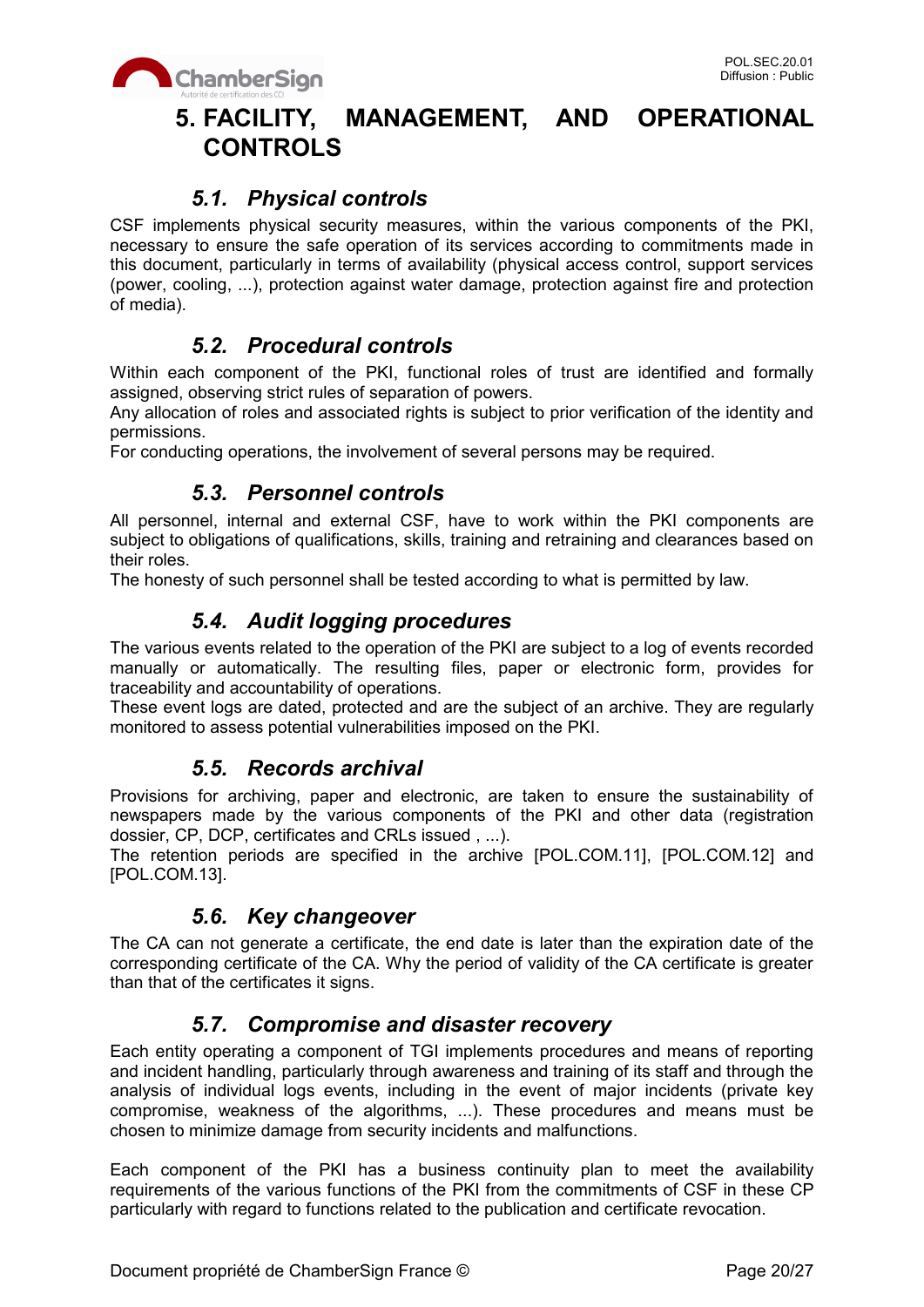

The different components of the PKI have the necessary means to ensure the continuity of their business in compliance with the commitments of these CP.

# *5.8. CA or RA termination*

One or more components of the PKI, or all of the PKI, may have to retire or transfer to another entity for various reasons.

CSF will implement the measures required to achieve at least the continuity of archiving information and continuity of revocation services.

CSF has made arrangements to cover the costs for meeting these minimum requirements in case CSF would be bankrupt or for other reasons is unable to cover these costs by itself, this, as much as possible, depending on constraints of the legislation applicable in bankruptcy.

To the extent that the proposed changes may affect the commitments vis-à-vis holders or users of certificates, the CSF will advise as soon as necessary and, at least, under the period of one month. Similarly, CSF inform the public authorities concerned.

# **6. TECHNICAL SECURITY CONTROLS**

# *6.1. Key pair generation and installation*

The key pairs are generated carriers in the cryptographic media (material or software) under the control and the supervision of the holders thereof. To certify the public keys are transmitted to the PKI protected so as to guarantee the origin and to ensure its integrity.

The root certificate of the PKI be downloaded from the website ChamberSign.

The user can check the fingerprint of the root certificate on the secure site https://www.keymanagement.chambersign.fr CSF or contact by phone.

# *6.2. Private Key Protection and Cryptographic Module Engineering Controls*

Each carrier could freely choose his cryptographic media. This media must however comply with requirements of [RGS] for the level  $*$  (cf. Requirements for authentication and signature device). The carrier makes a contractual commitment with CSF for this compliance.

Private keys carriers are not subject to any receivership and no backup from CSF.

Media containing cryptographic keys private carriers must assure the authentication or signature function for the legitimate carrier only and protect the private key against all use by outsider (cf. Requirements of [RGS] for the cryptographic media).

# *6.3. Other aspects of key pair management*

Public keys are archived carriers as part of the archiving of certificates. The key pairs and certificates of carriers have a lifespan of three years.

# *6.4. Activation data*

The CP doesn't state no requirement, the key pair being implemented by the certificate carriers themselves and under their entire responsibility.

# *6.5. Computer security controls*

Within the various components of the PKI, the security measures relating to computer systems meet the security objectives that result from risk analysis conducted in each component.

# *6.6. Life cycle technical controls*

Implementing a system to implement the components of the PKI is documented. System components of the PKI and any changes and upgrades are documented and controlled.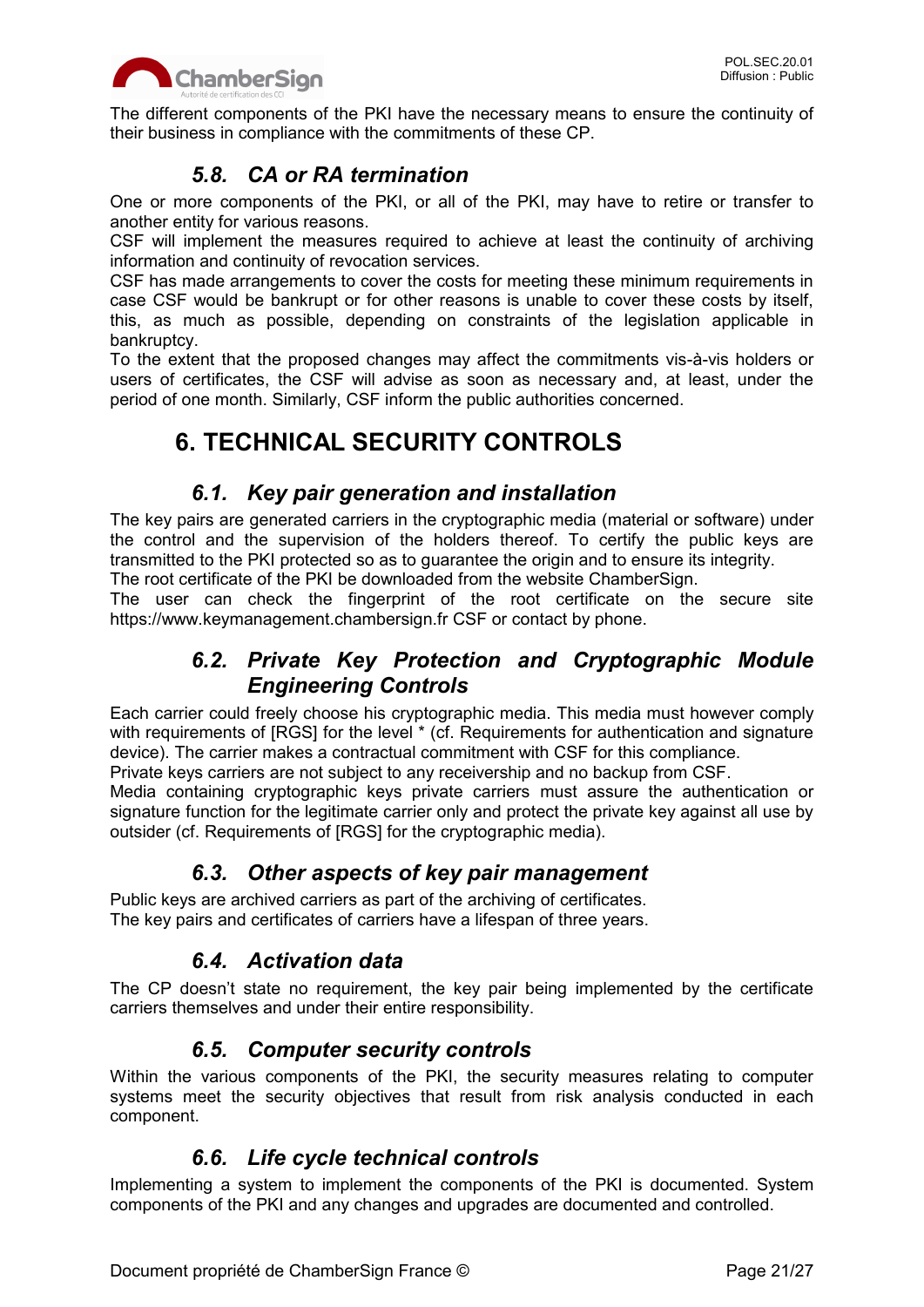

The security objectives are defined in the phases of specification and design. Systems and products used are reliable and are protected against modification.

# *6.7. Network security controls*

The interconnection to public networks is protected by security gateways configured to accept only the protocols necessary for the operation of the component within the PKI. The components of the local area network (routers, for example) are kept in a physically secure environment and that the configurations are periodically audited to verify compliance with the requirements specified by CSF.

# *6.8. Time-stamping*

The dating of events in the PKI uses the system time of the PKI by providing clock synchronization systems TGI them, at least to the nearest minute, and from a reliable source of time UTC, at least to the nearest second. For transactions made offline (eg administration of a CA Root), the synchronization accuracy relative to UTC time is not required. The system may order the events with sufficient accuracy.

# **7. CERTIFICATE, CRL, AND OCSP PROFILES**

The profiles of certificates, CRLs are defined in [INF.INF.05].

# **8. COMPLIANCE AUDIT AND OTHER ASSESSMENTS**

This chapter deals only with audits and evaluation of CSF responsibility to ensure the proper functioning of the PKI and does not address qualification audits governed by legal regulations.

# *8.1. Frequency or circumstances of assessment*

Before the first use of a component of the PKI or following any significant change in a component, CSF performs a check of this component. CSF also conducts regular compliance monitoring of its entire PKI, at least once three years.

# *8.2. Identity/qualifications of assessor*

The control component is assigned to a team of CSF competent auditors in security and information systems in the field of activity of the controlled component.

# *8.3. Assessor's relationship to assessed entity*

The audit team may not belong to the entity operating the controlled component of the PKI, whatever that component, and is duly authorized to perform the checks required.

# *8.4. Topics covered by assessment*

Compliance checks involve a component of the PKI (spot checks) or the whole architecture of the PKI (periodic checks) and are designed to verify compliance with the commitments and practices defined in these CP and in responds that the CPD as well as elements thereunder (operational procedures, resources used, etc..).

# *8.5. Actions taken as a result of deficiency*

Following a compliance check, the audit team travels to CSF of the following notice: "success", "failure", "TBC". CSF takes, and caught, the necessary measures according to the conclusions of the examination.

# *8.6. Communication of results*

The results of compliance audits are made available to the qualification body in charge of the qualification of CSF.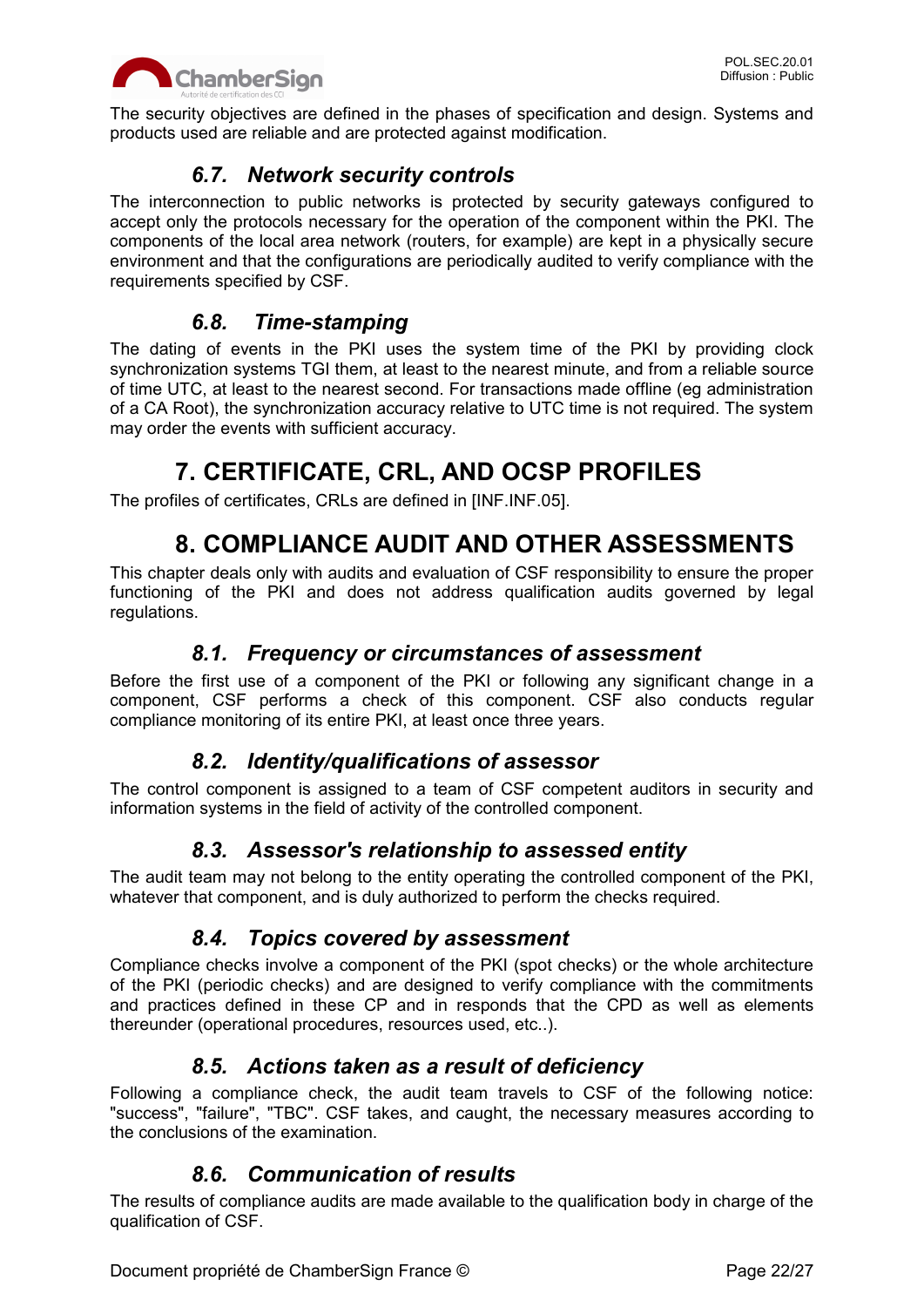

# **9. OTHER BUSINESS AND LEGAL MATTERS**

# *9.1. Fees*

# **9.1.1. Certificate issuance or renewal fees**

See [POL.COM.11], [POL.COM.12] and [POL.COM.13] and the pricing policy of CSF.

# **9.1.2. Certificate access fees**

N/A.

# **9.1.3. Revocation or status information access fees**

Access to status information of certificates is free.

### **9.1.4. Fees for other services**

See [POL.COM.11], [POL.COM.12] and [POL.COM.13] and the pricing policy of CSF.

# **9.1.5. Refund policy**

N/A.

# *9.2. Financial responsibility*

# **9.2.1. Insurance coverage**

See [POL.COM.11], [POL.COM.12] and [POL.COM.13].

# **9.2.2. Other assets**

See [POL.COM.11], [POL.COM.12] and [POL.COM.13].

# **9.2.3. Insurance or warranty coverage for end-entities**

See [POL.COM.11], [POL.COM.12] and [POL.COM.13].

# *9.3. Confidentiality of business information*

# **9.3.1. Scope of confidential information**

The following information is considered confidential are subject to adequate protection procedures:

- the non-public of the CPD of KT,
- the CA's private key, components and certificate holders,
- activation data associated with the CA private keys and holders,
- all the secrets of the PKI.
- event logs of the components of the PKI,
- the registration records of carriers,
- the causes of revocation, unless explicitly granted the wearer.

# **9.3.2. Information not within the scope of confidential information**

N/A.

#### **9.3.3. Responsibility to protect confidential information**

Confidential information is not accessible (eg, private keys carriers that are decrypted form only within the cryptographic card holders) or are accessible only to people justifying the need to know and properly authorized (eg, parts of "secrets PKI").

Document propriété de ChamberSign France © Page 23/27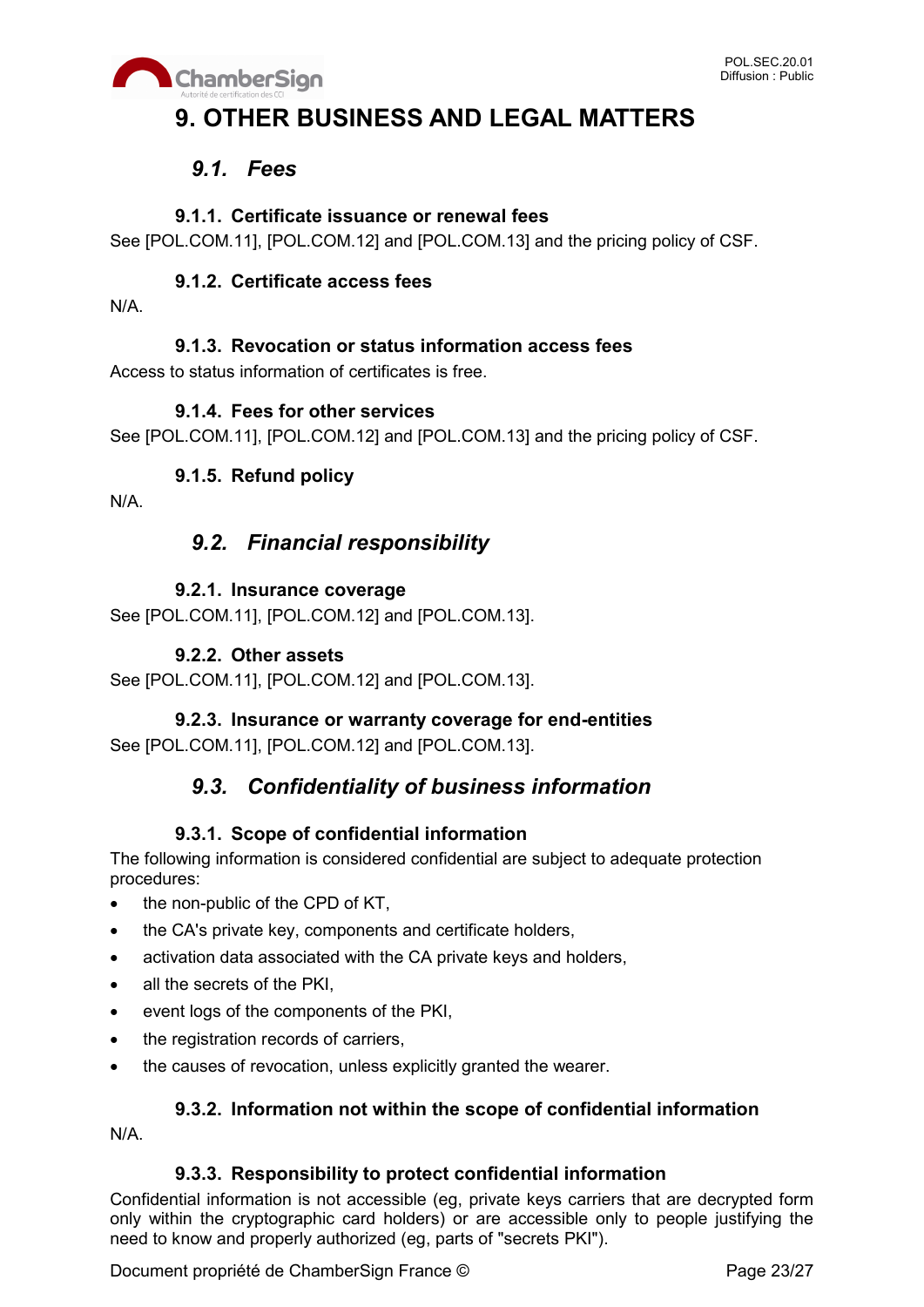



# *9.4. Privacy of personal information*

## **9.4.1. Privacy plan**

The personal information are explicitly identified and procedures are subject to adequate protection, in compliance with applicable legal and regulatory requirements. See [POL.COM.11], [POL.COM.12] and [POL.COM.13].

#### **9.4.2. Information treated as private**

All registration data carriers are considered personal.

#### **9.4.3. Information not deemed private**

N/A.

#### **9.4.4. Responsibility to protect private information**

See laws and regulations. On French territory, including statements see processing of personal data are doing with the CNIL.

#### **9.4.5. Notice and consent to use private information**

Accordance with national laws and regulations, particularly on French territory, the personal information submitted by carriers in CSF are disclosed or transferred to third parties except in the following cases: prior consent of the holder, court order or other legal authority.

#### **9.4.6. Disclosure pursuant to judicial or administrative process**

See laws and regulations.

#### **9.4.7. Other information disclosure circumstances**

N/A.

# *9.5. Intellectual property rights*

See [POL.COM.11], [POL.COM.12] and [POL.COM.13].

# *9.6. Representations and warranties*

#### **9.6.1. CA representations and warranties**

Under these CP, and the area they cover (see sections 1.3 and 1.4 above), CSF ensures compliance with the commitments described in this document and in [POL.COM.11], [POL.COM.12] and [POL.COM.13].

#### **9.6.2. RA representations and warranties**

See section 9.6.1.

**9.6.3. Subscriber representations and warranties** See [POL.COM.11], [POL.COM.12] and [POL.COM.13].

**9.6.4. Relying party representations and warranties** See [POL.COM.11], [POL.COM.12] and [POL.COM.13].

**9.6.5. Representations and warranties of other participants** See [POL.COM.11], [POL.COM.12] and [POL.COM.13].

# *9.7. Disclaimers of warranties*

See [POL.COM.11], [POL.COM.12] and [POL.COM.13].

Document propriété de ChamberSign France © Page 24/27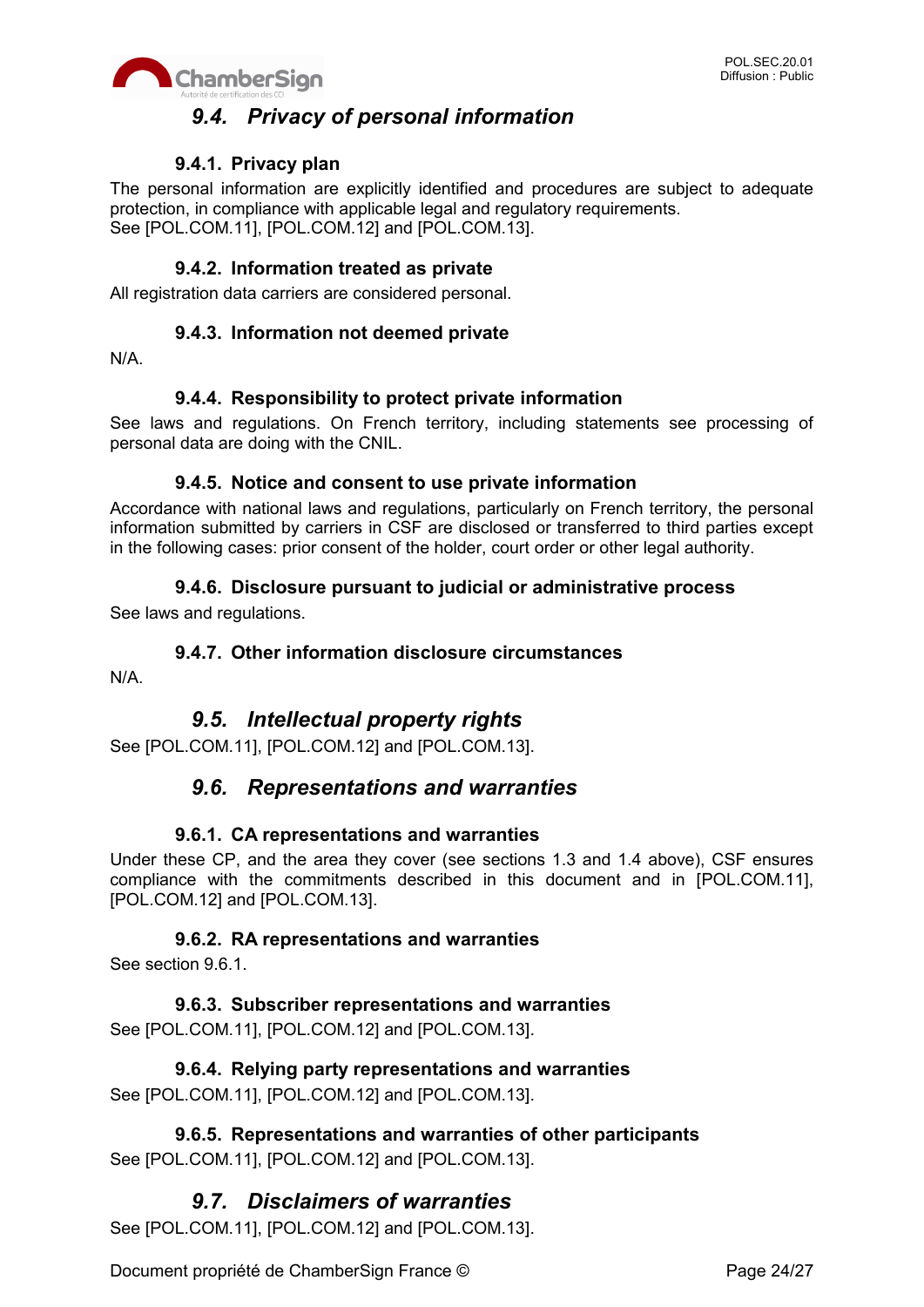

# *9.8. Limitations of liability*

See [POL.COM.11], [POL.COM.12] and [POL.COM.13].

# *9.9. Indemnities*

See [POL.COM.11], [POL.COM.12] and [POL.COM.13].

# *9.10. Term and termination*

### **9.10.1. Term**

Each of these CP applies until the end of life of the last certificate issued under the considered CP.

#### **9.10.2. Termination**

Cessation of activity of the PKI, scheduled or following a disaster, the end result of validity of these CP.

### **9.10.3. Effect of termination and survival**

The expiry of these CP cancels the commitments of CSF that are worn, with the exception of clauses dealing with end of life of the PKI, archiving and transfer activity.

# *9.11. Individual notices and communications with participants*

In case of change of any kind in the composition of the PKI, CSF will:

- later than one month before the start of the operation, to validate this change through technical expertise to assess the impacts on the quality and safety functions of the PKI and its various components.
- later than one month after the end of the operation, inform, where appropriate, the qualification body.

# *9.12. Amendments*

#### **9.12.1. Procedure for amendment**

The CP are regularly reviewed to ensure compliance with changes in both technical (standards, reference, ...) and legal (laws, regulations, ...).

#### **9.12.2. Notification mechanism and period**

Any new version is available in electronic format on the website of CSF upon approval by the Directorate of CSF.

It shall take effect upon its publication.

#### **9.12.3. Circumstances under which OID must be changed**

The OID of each of these CP contain the major version number. Any significant change in the CP, in particular changes affecting existing certificates involves changing the major version number and therefore, an evolution of the OID.

# *9.13. Dispute resolution provisions*

See [POL.COM.11], [POL.COM.12] and [POL.COM.13].

# *9.14. Governing law*

See [POL.COM.11], [POL.COM.12] and [POL.COM.13].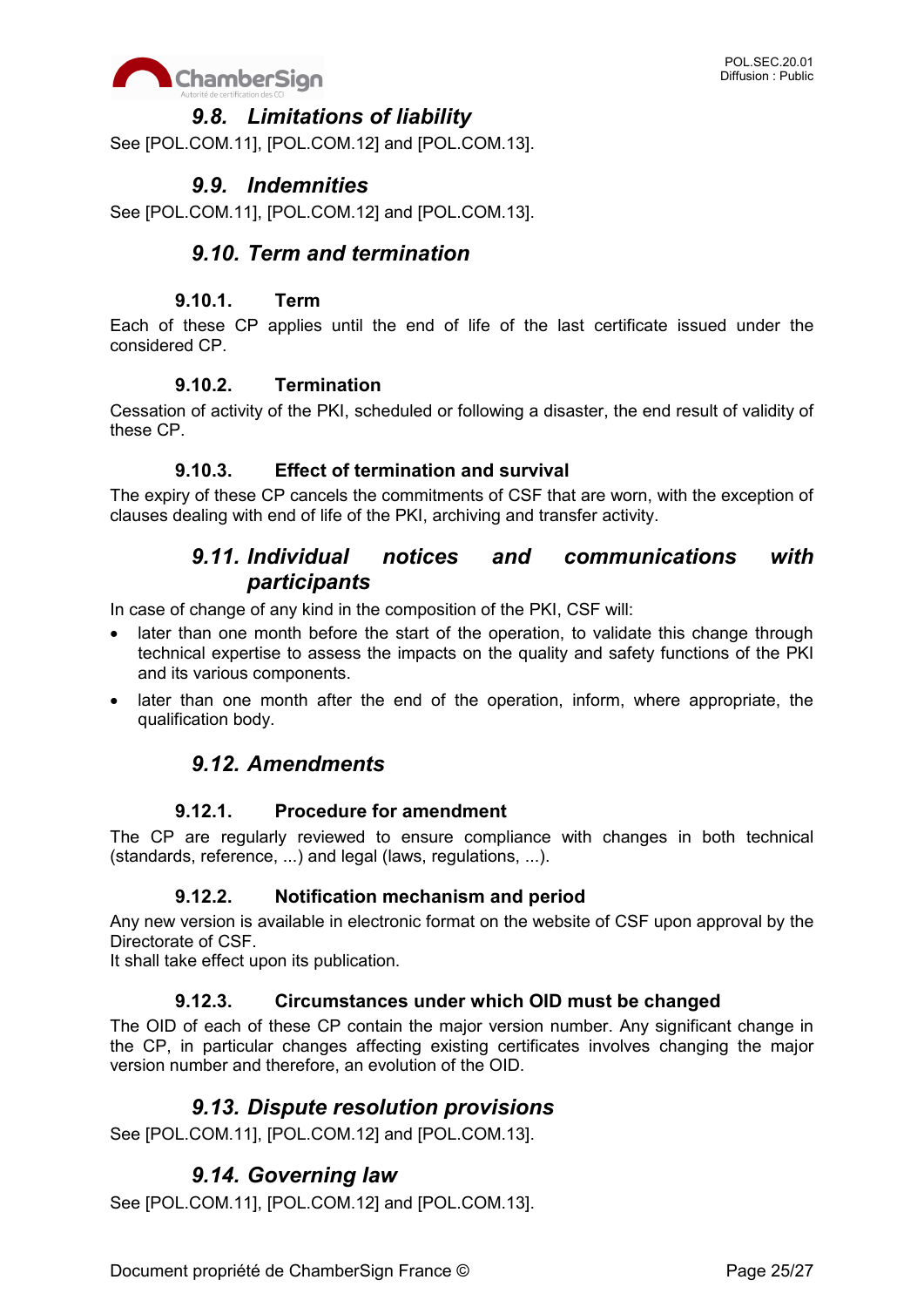

# *9.15. Compliance with applicable law*

See [POL.COM.11], [POL.COM.12] and [POL.COM.13].

# *9.16. Miscellaneous provisions*

#### **9.16.1. Entire agreement**

See [POL.COM.11], [POL.COM.12] and [POL.COM.13].

## **9.16.2. Assignment**

See section 5.8 above.

#### **9.16.3. Severability**

Should any provision of these CPs would prove to be invalid under applicable law, this does not challenge the validity and enforceability of any remaining provisions.

#### **9.16.4. Enforcement (attorneys' fees and waiver of rights)**

See [POL.COM.11], [POL.COM.12] and [POL.COM.13].

#### **9.16.5. Force Majeure**

Are considered acts of God all those usually used by the French courts and any other agreements that could bind the parties.

# *9.17. Other provisions*

See [POL.COM.11], [POL.COM.12] and [POL.COM.13].